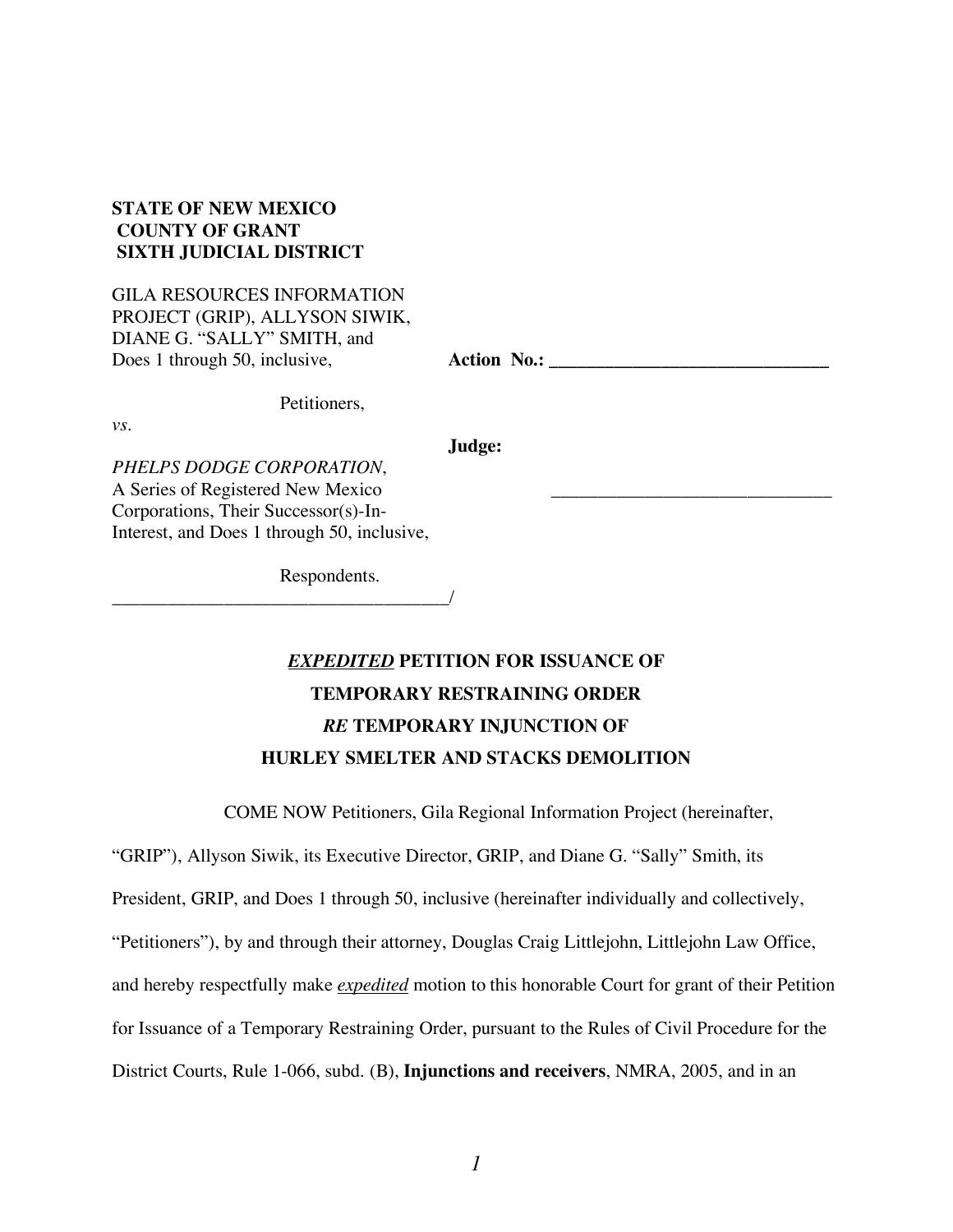expedited fashion, pursuant to Sixth Judicial District Court Local Rules, Rule 6-204, subsection (H), **Expedited matters**, NMRA 2005. Time is of the utmost essence in this expedited Petition.

Petitioners seek to *temporarily restrain* Respondents, *Phelps Dodge Corp*., *et al*. (hereinafter collectively, "*Phelps Dodge*"), from proceeding with their current plans to demolish the Hurley Smelter and stacks in Grant County, currently set to occur *in eleven (11) days*, on **May 25th , 2007**, until such time as all adequate and due measures are taken, to ensure the reasonable and due protection and preservation of the general public's health and safety, *and* the environment, both before, during, and after the demolitions, and only after reasonable consultation with and input from *all* appropriate authorities, and adequate and due notice to *all* affected parties.

This Expedited Petition for Issuance of Temporary Restraining Order is supported by this Notice of expedited petition and Petition, by the within Memorandum of Points and Authorities, by the *Affidavits of Allyson Siwik and Sally Smith*, attached hereto and incorporated by this reference as **Exhibits "A" and "B,"** on all other attached and incorporated Exhibits, on all other pleadings and papers on file in the action, and on such further and additional oral and documentary evidence as may be presented at the hearing hereon.

As further grounds for issuance of said temporary restraining order, Petitioners do state:

///

///

///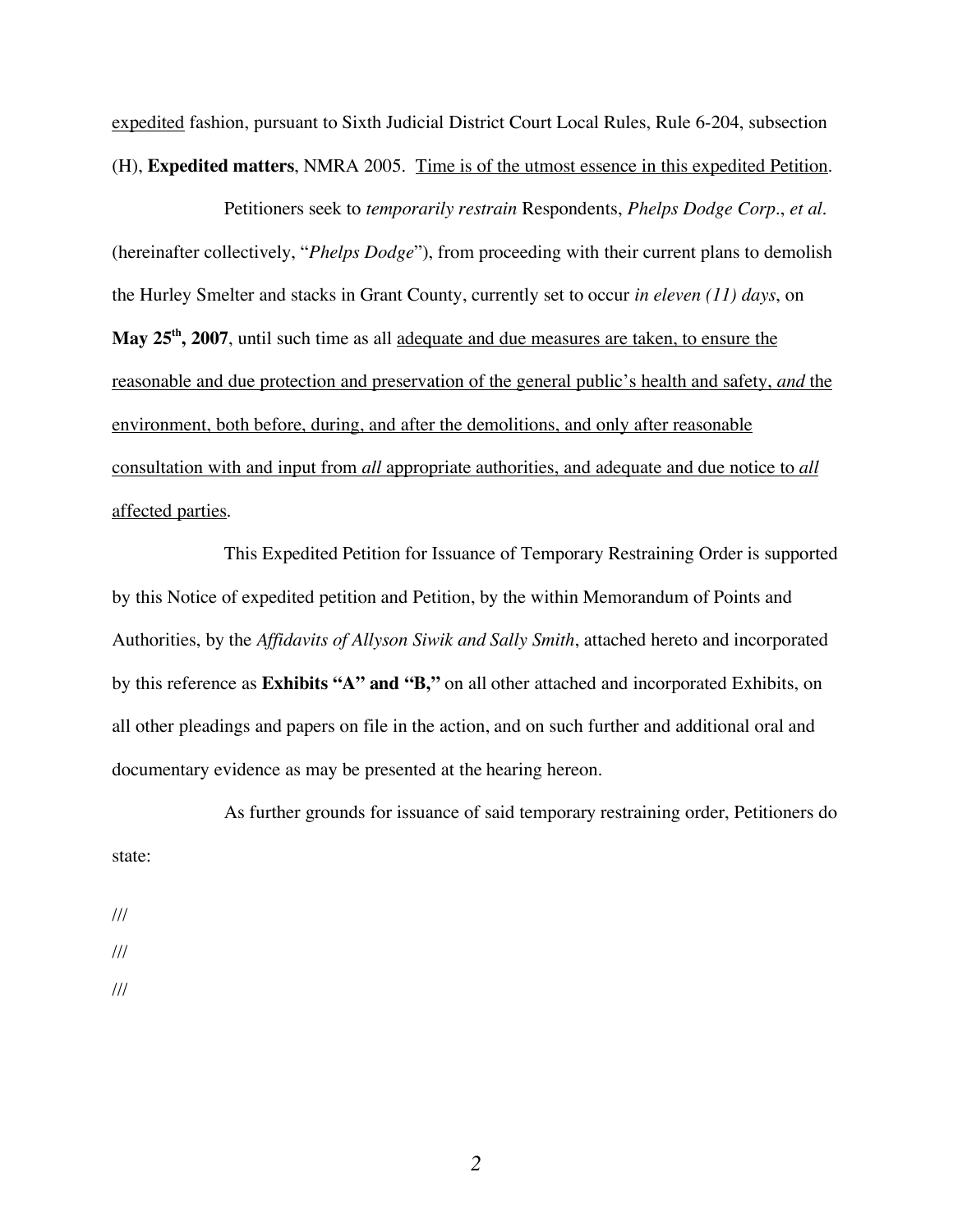#### **MEMORANDUM OF POINTS AND AUTHORITIES**

**I.**

# **RESPONDENTS HAVE NOT MADE ADEQUATE AND DUE PROVISION FOR THE PUBLIC HEALTH, SAFETY AND WELFARE, HAVE NOT CONSULTED ADEQUATELY WITH ALL INTERESTED PARTIES, HAVE NOT NOTIFIED THE PARTIES PROPERLY, AND AS A RESULT POSE THE UNREASONABLE RISK OF CAUSING IRREPARABLE HARM TO THE GRANT COUNTY COMMUNITY IF THEIR DEMOLITION PLANS ARE ALLOWED TO PROCEED AS PLANNED**

#### **A. Introduction:**

1. Petitioners will respectfully show the Court that, sitting *in equity* and not at law, and *balancing* as required the equities as pleaded by the parties, and after carefully weighing and considering the relative merits and demerits of the various positions stated, the Court will be *well within its exercise of reasonable and sound discretion*, to issue the TRO requested, to:

- (1) prevent *potential* irreparable injury to homes, health, and property,
- (2) preserve the status quo on the ground, and
- (3) allow reasonable time to prepare for a hearing on the merits

of Petitioners' follow-on request for issuance of a Temporary Injunction – both mandatory and prohibitory – enjoining *Phelps Dodge* from proceeding with its current stack and smelter demolition plans until certain prerequisite criteria are met.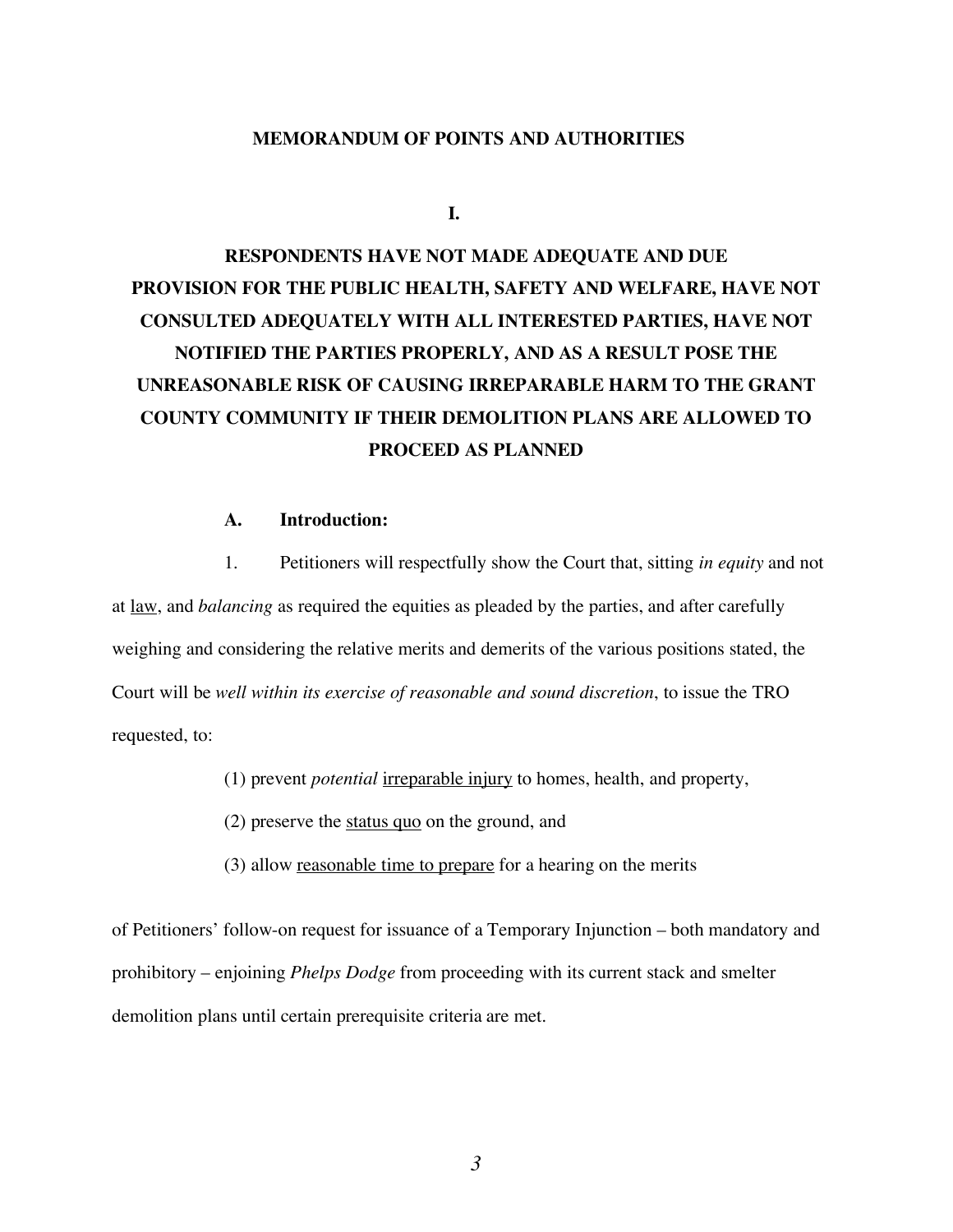Specifically, Petitioners intend to show that the Hurley demolition is slated to use *explosives*. As such, by all rights it may be viewed as an *ultra-hazardous activity*, which should be carefully monitored, prepared for, and notified about.<sup>1</sup>

2. Petitioners will further show that the injunction would be *temporary* in nature only, necessary to remain in effect only until such time as a *safe and sane* demolition has been planned for, the relevant community individuals and entities are properly notified and consulted, and the demolition completed. Once a successful, non-harmful demolition has been conducted and certified to the proper authorities, the injunction would expire by its own terms.

3. Petitioners will show, under the ever-broadening liberality of "protectable interests" recognized by courts in the equitable TRO/injunction context, that they have clear, specific, and historically acknowledged *standing*, as parties that *Phelps Dodge* has seen fit in the past, and to date (albeit marginally), to bring into the demolition advisement process.<sup>2</sup>

 <sup>1</sup> . <sup>A</sup> propos of ultra-hazardard activity: "Commercial application of explosives worldwide consumes hundreds of thousand tons of explosives, annually. From time to time, controversy arises between quarry operators, commercial blasters and *adjacent commercial or private property owners*." See, website, *Controlled Demolitions, Inc*. – www.controlled-demolition.com. (Italics added.)

<sup>2</sup> Petitioners are prepared to show at the hearing that GRIP is a community-based, IRC § 501(c)(3) non-profit organization, located in Silver City, New Mexico, that works to promote community health by protecting the environment and natural resources in southwestern New Mexico. The vast majority of members of GRIP live in Grant County, including areas in the vicinity of the Chino, Tyrone, and Continental mines, all owned by *Phelps Dodge*. GRIP has been actively involved in mining issues since its founding in 1997. Members of GRIP's Staff and Board of Directors have participated in mining issues locally and statewide for many years. GRIP President, Sally Smith, made significant contributions to the development of the 1993 Mining Act regulations, and since passage of the Act she has tracked the Mining and Minerals Division (MMD) permitting process for all three Phelps *Dodge* mines located in Grant County. Ms. Smith was a member of the MMD Director's Advisory Committee for over five (5) years. This committee advises the MMD director on guidelines and rule changes to the Mining Act. Ms. Smith has also served on the Community Work Group (CWG), a panel of community members that provides informed recommendations regarding decisions made under the Chino Administrative Order on Consent. During her ten (10) years of participation on the CWG, Ms. Smith has made significant contributions to the process for evaluating the potential health and environmental effects of past mining activities at the Chino mine. See, *Affidavit of Allyson Siwik, supra.; Affidavit of Sally Smith, supra.*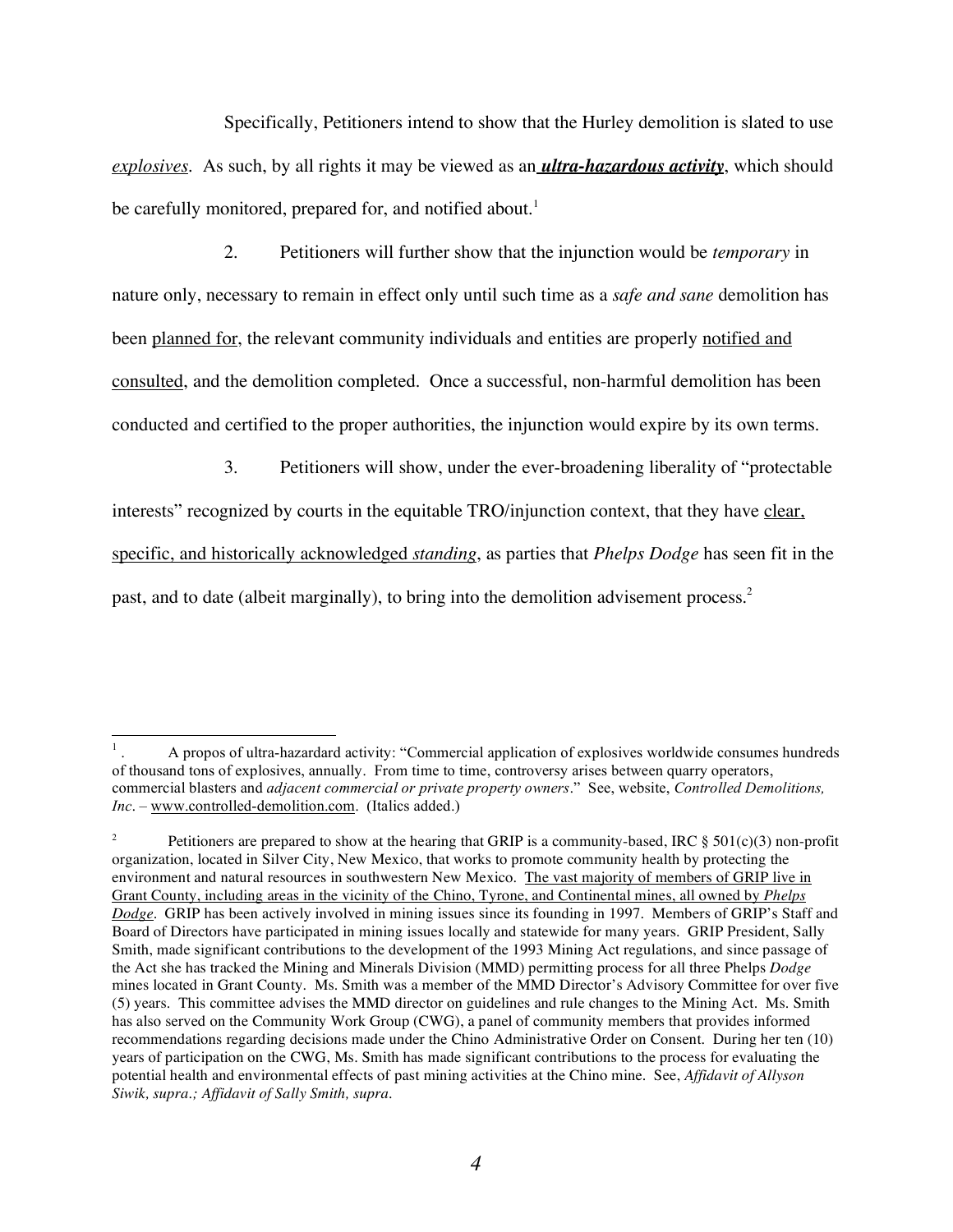Moreover as members and (*Phelps Dodge*-acknowledged) representatives of the general public of Grant County, and as clearly interested parties of long-standing involvement in *Phelps Dodge* environmental issues, who intend to personally attend and witness the demolitions themselves, Petitioners will be seen to enjoy standing to seek the requested injunctive relief from potentially tortious and highly-dangerous and destructive activity by *Phelps Dodge* – indeed, classic ultra-hazardous activity. *Affidavit of Allyson Siwik, supra.; Affidavit of Sally Smith, supra.*

4. Petitioners will argue at the hearing that the potential tortious conduct threatened by any demolition mishap includes, but is not limited to: (1) nuisance, (2) trespass to land and chattels, (3) destructive waste, (3) conversion from trespass to chattels, and, above all, (5) *personal injury or death.*

5. Petitioners will then show that any legal remedy is *inadequate*, because the real property comprising the Town of Hurley and environs is *unique,* and its injury would be likewise *unique*, not fungible, and because the *other* types of damage threatened, *e.g*., to the public health, safety, and welfare although perhaps legally recompensable to some extent, are otherwise *irreparable* in nature, so that no amount of money or its equivalent could completely and adequately compensate therefor.

6. Petitioners will show that they themselves, and *even more so* the residents of the Town of Hurley (and all spectators to the historic demolition event, including Petitioners), have a protected *and protectable* right and interest that is clearly cognizable by this honorable Court, to wit: to prevent and restrain potential tortious injury to their persons, their real property, and their personal health, safety and welfare, at the hands of the Respondents herein.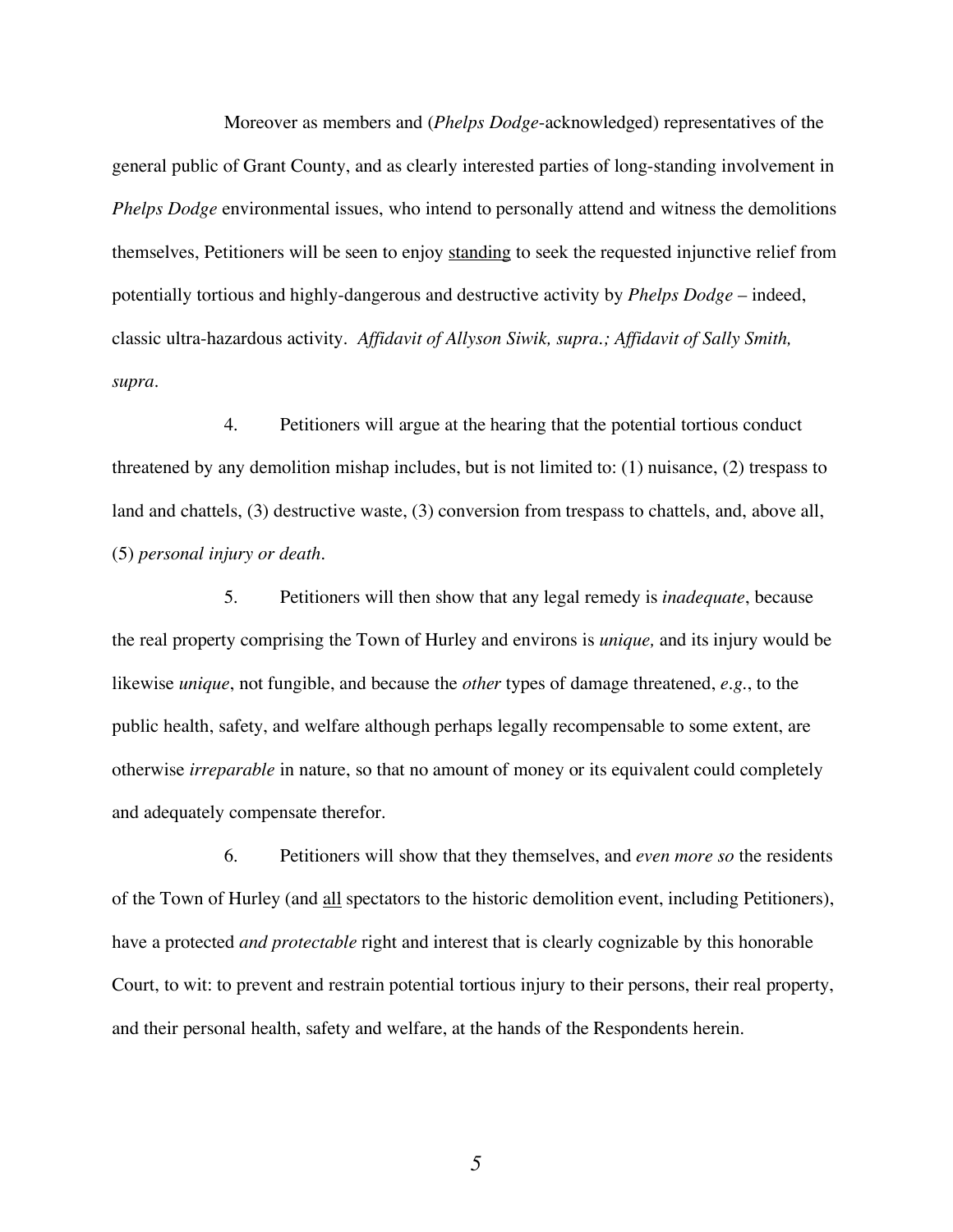7. *Enforcement* of the initial restraining order is highly *feasible* and can easily be monitored by the Court. *Phelps Dodge* would simply be (1) ordered to *cease and desist* from taking any further steps with regard to its current demolition plans (prohibitory injunction), and (2) ordered to make all reasonable and adequate plans, after due consultation with the interested parties, and the fashioning of a workable, known, and *conscientiously disseminated* plan, before demolition can proceed (mandatory injunction).

8, There would be *no undue hardship* to *Phelps Dodge* by order of temporary restraint. In balancing the relative benefits to the interested parties against the burdens imposed on Respondents, Petitioners will show that any damage to the corporate entity does not *outweigh* the potential for grave and irreparable harm, should its demolition plans go awry.

9. Petitioners would show that Respondents do not have any defenses, such as *laches*, unconscionability, or unclean hands on the part of the Petitioners, or that there exists any impossibility of the restraint requested.

10. With respect to any bond requirement to reimburse *Phelps Dodge* for damages proximately cause by any *improvident* issuance of a TRO or injunction (which damages *Petitioners readily admit there will be for Phelps Dodge* in any event, provident or otherwise), given the *relative* financial equities in the matter, Petitioners will respectfully request that the Court, pursuant to Rule 1-066, subsection (C), Injunctions and receivers, NMRA 1978, after weighing and considering the equities presented, exercise its sound discretion by *waiving* any such bond requirement, or *at minimum* require only a *realistic* bonding requirement that Petititoner, on proper showing, can reach. See, *Affidavit of Allyson Siwik*, *supra*.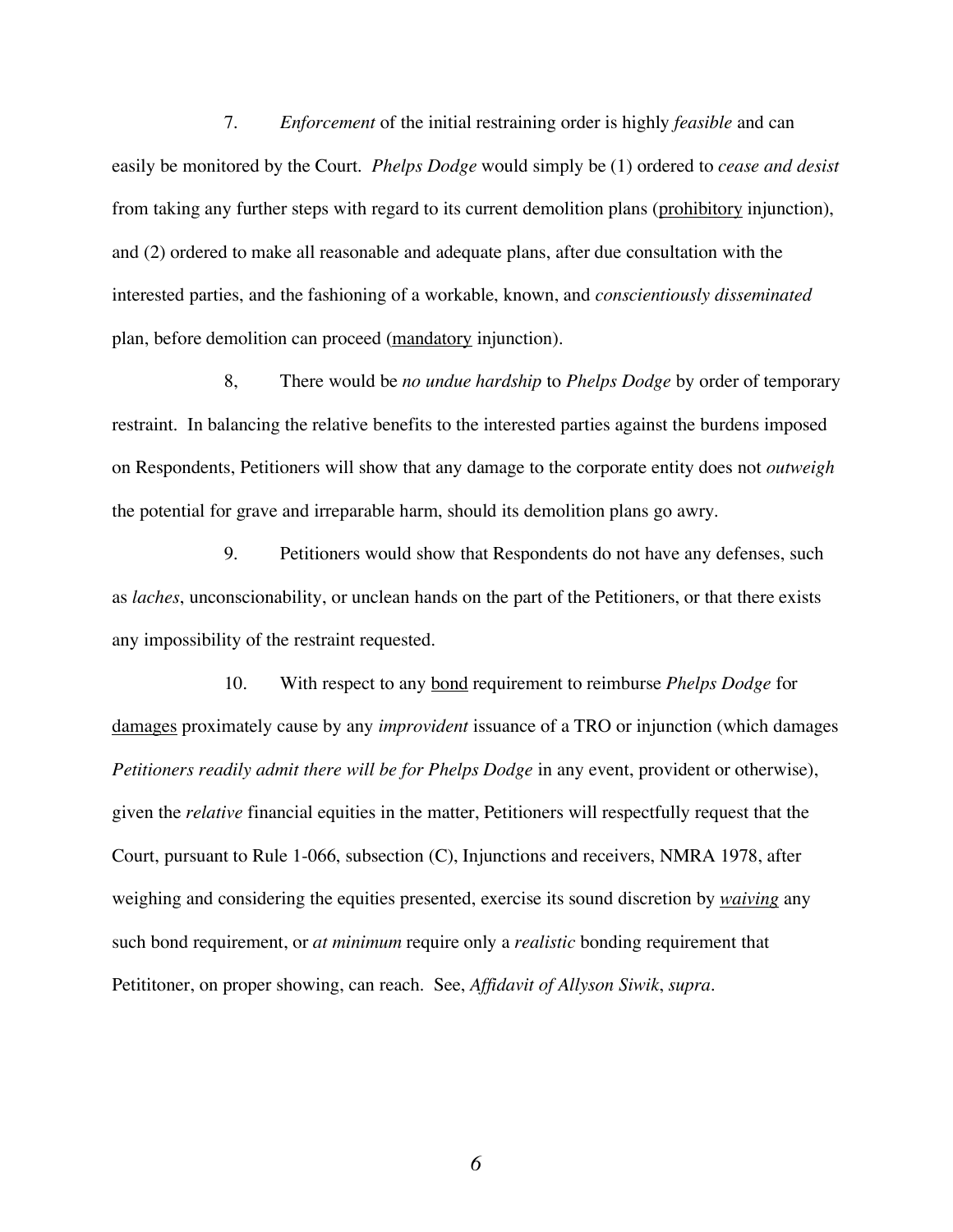11. In sum then Petitioners will show that they and all others similarly situated members of the community will suffer great and irreparable injury if this Petition for TRO is not granted, and that denial thereof creates a *unacceptable risk* of irreparable injury to the health, safety and welfare of the citizens of Grant County, that *heavily outweighs* any possible showing of harm *Phelps Dodge* may produce.

12. Petitioners further and in *entire good faith* believe it *probable* they will prevail on the substantive merits of their factual claims presented herein (discussed next at Part C), and will likewise prevail in obtaining a temporary injunction, substantially in the form or forms outlined herein.

13. Petitioners will show how, under the "rushed" circumstances of this emergency litigation (a rush, Petitioners will show, caused *exclusively* by *Phelps Dodge*), that they have given PD as *adequate and due notice* of their intentions herein and the points and arguments supporting them as those circumstances would reasonably allow. *Affidavit of Allyson Siwik, supra.*

14. Petitioners will then pray the Court issue the TRO as requested, or substantially as requested, and set the matter for further proceedings re whether the more formal Temporary Injunction should issue.

#### **B. Jurisdiction and Venue:**

1. Petitioner, Gila Regional Information Project (GRIP), is listed with the New Mexico Corporations Commission (since 1997) as a not-for-profit, IRC Section 501(c)(3) organization, whose declared purpose is to "protect and nurture human communities by safeguarding the natural resources that sustain us all; and [t]o safeguard natural resources by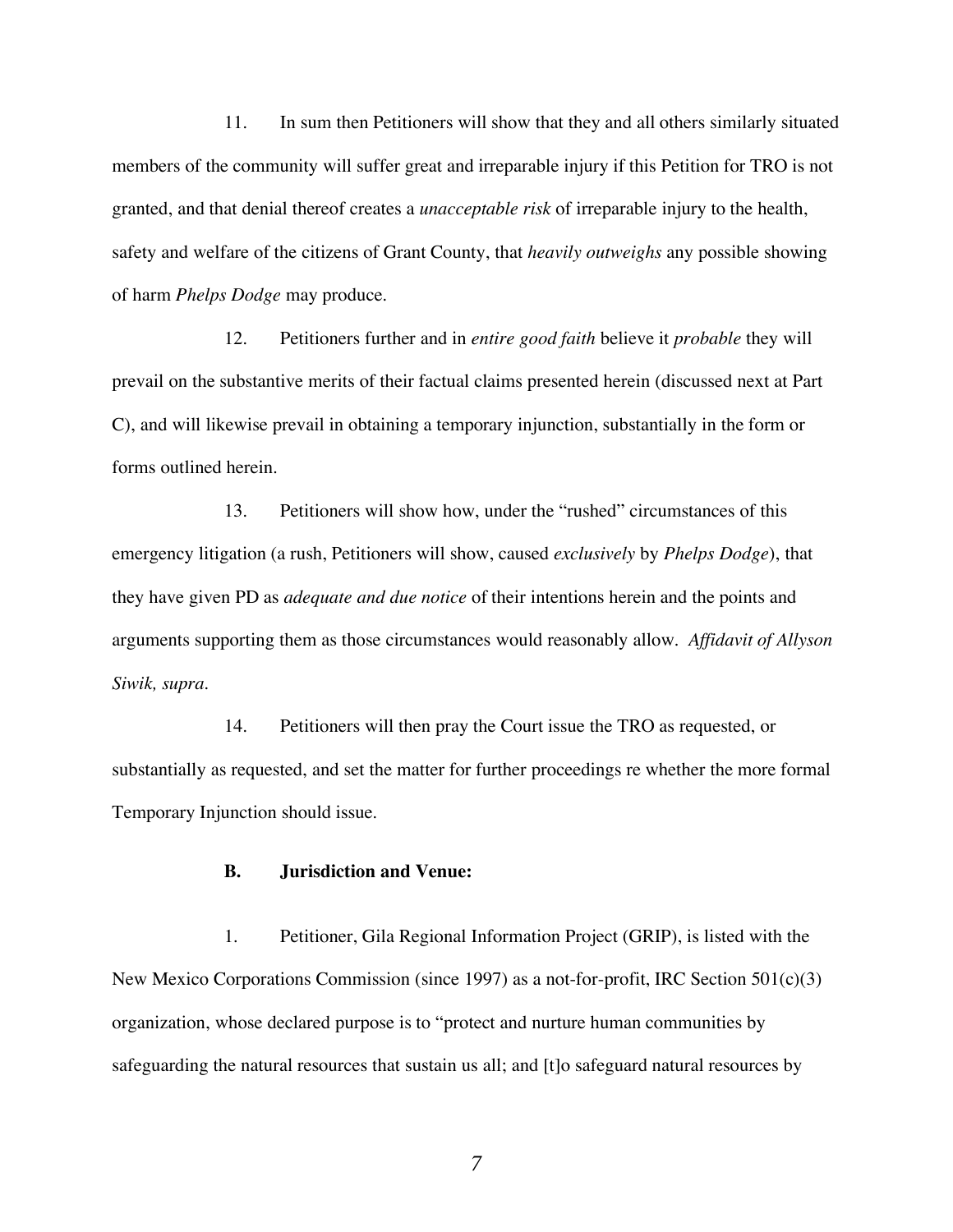facilitating informed public participation in resource use decisions." *Affidavit of Allyson Siwik, supra*.

Per the New Mexico Corporation Commission, GRIP's current *Officers* are: President (and Petitioner) – Diane G. (Sally) Smith; Vice President – Jesse Franklin-Owens; Secretary, Harry Browne; Treasurer – Harry Browne. The other named Petitioner herein, Ms. Allyson Siwik, has since joined GRIP as **Executive Director** (the current online Corporation Commission listing does not reflect this Office).

GRIP's *Directors* are Michael Berman, Jesse Franklin-Owens, David Rose, and Maynard "Dutch" Salmon. The Court may take judicial notice of the above-stated jurisdictional facts. Rules of Civil Procedure for the District Courts, Rule 11-201, **Judicial notice of adjudicative facts**, NMRA 1993.

2. Respondent, *Phelps Dodge Corporation, et al.,* is a New York corporation, with its principal place of business in the State of Arizona, and is also incorporated, registered, and per the Corporations Commission is registered and doing business in the State of New Mexico. Cf., *Phelps Dodge Corp. v. El Paso Corp*., 142 P.3d 708, 709 (Ariz. Ct. App., Div. 1, 2006). The New Mexico State Corporations Commissions reflects the following corporate registrations:

Phelps Dodge Chino, Inc., Phelps Dodge Corporation, Phelps Dodge Development Corporation, Phelps Dodge Energy Services, LLC, Phelps Dodge Exploration Corporation, Phelps Dodge Fuel Development Corporation, Phelps Dodge Hidalgo, Inc., Phelps Dodge Mercantile Company (2 listings: AC 0591438 and AC 1333756), Phelps Dodge Refining Corporation, Phelps Dodge Supply Company, and Phelps Dodge Tyrone, Inc.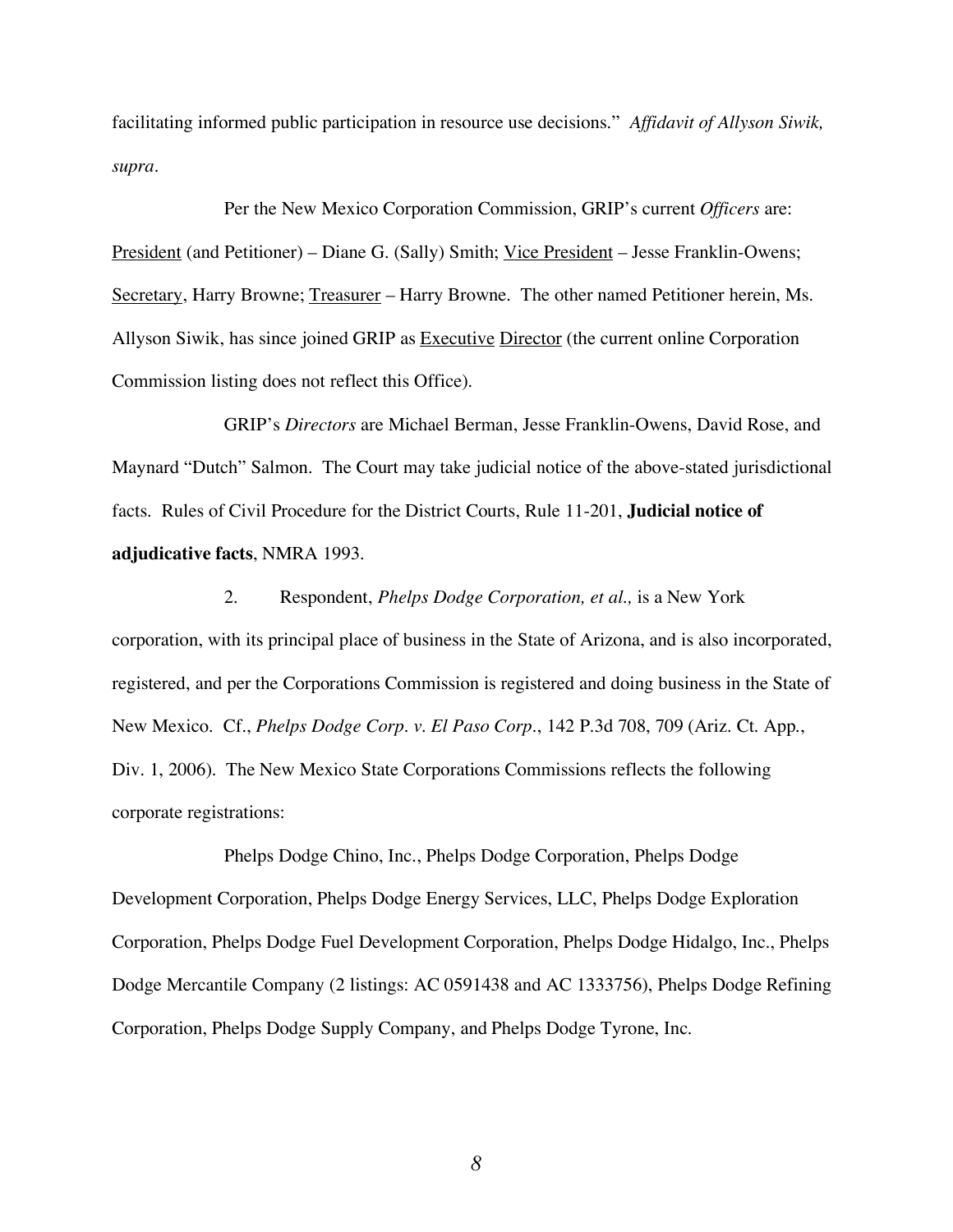3. Petitioners do not presently know, nor can they presently allege, the true names or capacities of either the Petitioner or Respondent DOES 1 through 50, inclusive, and therefore petition on behalf of said Doe Petitioners and as against said Doe Respondents by those fictitious names. Petitioners are informed and believe, and based on said information and belief allege, that each of these DOE Petitioners and Respondents, 1 through 50, inclusive respectively, was and is in some manner legally involved in and responsible for the events, happenings and matters stated in this Petition. The true names, capacities, and relationships of these DOE Petitioners and Respondents, 1 through 50, inclusive, will be alleged by amendment to this Petition at such time as the same are well and truly ascertained by Petitioners.

4. The *res* at issue and in equity, *Phelps Dodge's* now-moribund "Hurley Smelter," whose two "stacks" are scheduled to be "dropped" on May 25<sup>th</sup>, 2007, is located in the Town of Hurley, Grant County, State of New Mexico, and is therefore within both the territorial and jurisdictional confines of this honorable Court. As such the Court enjoys plenary personal and subject matter jurisdiction in the matter.

5. Moreover, venue lies as well in the Sixth Judicial District Court.<sup>3</sup>

<sup>3</sup> Section 38-3-1, NMSA 1978, provides in pertinent part:

 $\overline{a}$ 

#### 38-3-1. **County in which civil action in district court may be commenced.**

All civil actions commenced in the district courts shall be brought and shall be commenced in counties as follows and not otherwise:

A. First, except as provided in Subsection F of this section relating to foreign corporations, all transitory actions shall be brought in the county where either the plaintiff or defendant, or any one of them in case there is more than one of either, resides; or second, in the county where the contract sued on was made or is to be performed or where the cause of action originated or indebtedness sued on was incurred; or third, in any county in which the defendant or either of them may be found in the judicial district where the defendant resides.

... D. (1) When lands or any interest in lands are the object of any suit *in whole or in part*, the suit shall be brought in the county where the land or any portion of the land is situate. ... (Italics and emphasis added.)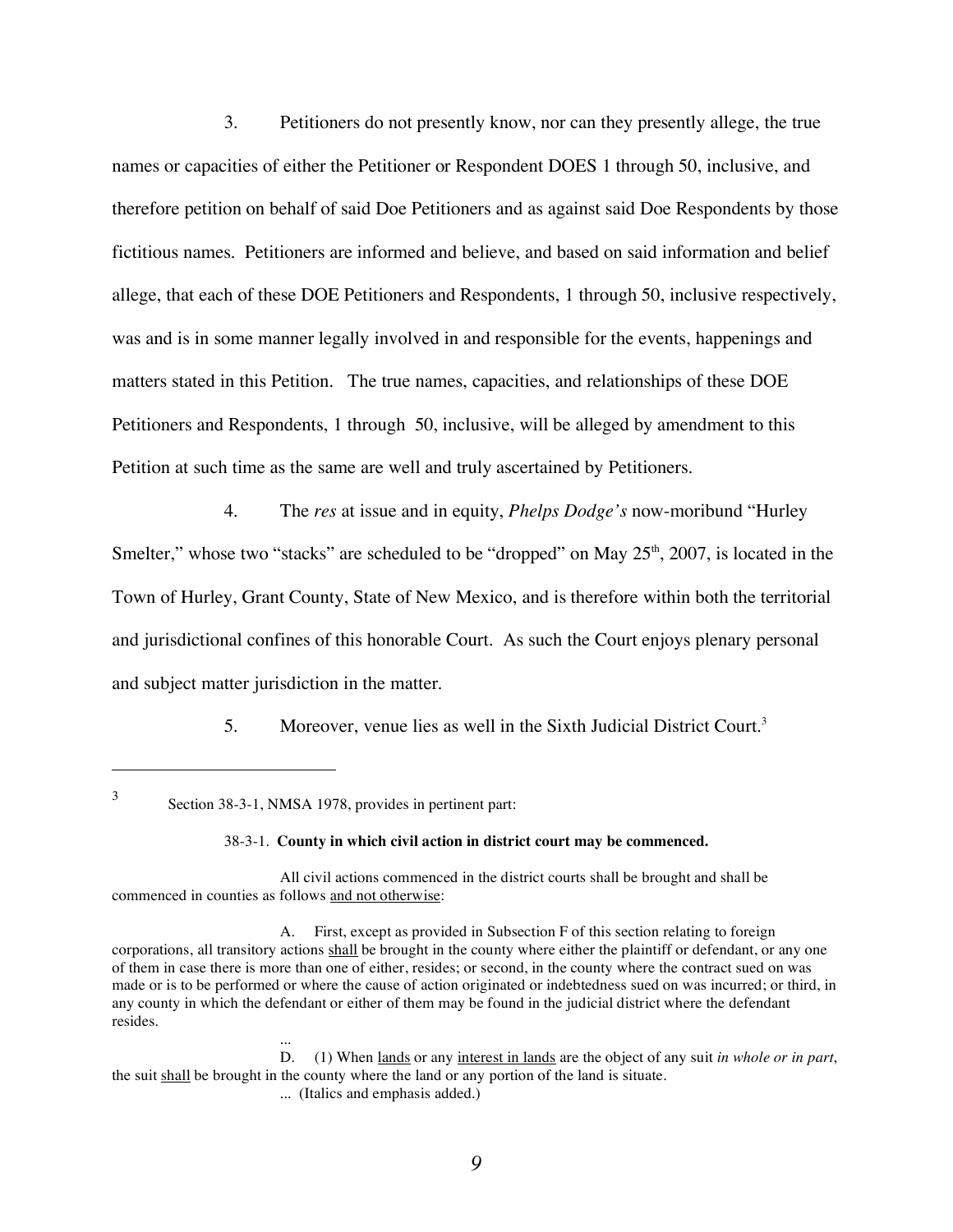#### **C. Facts:**

6. Demolition of a decrepit and toxin-laden copper smelter is an enormous

undertaking, not one to be taken lightly. *Phelps Dodge* is planning to demolish arguably the *largest structures* in Grant County. No one needs to point out that these facilities are highly dangerous facilities – both when in operation in the past and now, standing closed – and *still* contain significant levels of federally-identified hazardous materials, including, but not limited to, heavy metals, contaminated dust and debris, asbestos, and other potential moderate to severe hazards to human and ecological health.<sup>4</sup>

"Emissions from primary copper smelters are principally particulate matter and sulfur oxides (SOx). Emissions are generated from the roasters, smelting furnaces, and converters. Fugitive emissions are generated during material handling operations. Roasters, smelting furnaces, and converters are sources of both particulate matter and SOx. Copper and iron oxides are the primary constituents of the particulate matter, but other oxides, such as arsenic, antimony, cadmium, lead, mercury, and zinc, may also be present, along with metallic sulfates and sulfuric acid mist. Fuel combustion products also contribute to the particulate emissions from multiple hearth roasters and reverberatory furnaces." *Description of Primary Copper Smelting Emissions* from U.S. Environmental Protection Agency: *AP 42, Fifth Edition* Compilation of Air Pollutant Emission Factors, Volume 1: Stationary Point and Area Sources, January 1995.

"Primary copper smelters can potentially emit significant amounts of certain toxic metals listed as hazardous air pollutants (HAP) in Clean Air Act (CAA) section 112(b)(1). These metals include antimony, arsenic, beryllium, cadmium, cobalt, lead, manganese, nickel and selenium. Exposure to these substances has been demonstrated to cause adverse health effects such as diseases of the lung, kidney, central nervous system, and cancer." From: *Federal Register*: June 12, 2002 (Volume 67, Number 113); "National Emission Standards for Hazardous Air Pollutants for Primary Copper Smelting."

<sup>&</sup>lt;sup>4</sup> "The smelting plant distills copper ore from unuseable rock, called 'slag,' by superheating unprocessed rock to a temperature in excess of 2,000 degrees Fahrenheit. During the process, the ore rises to the top, where it is harvested, while the slag sinks to the bottom of the furnace where it drains through a valve called a 'skim hole.' From there, the slag passes down a chute into a fifteen-foot-tall iron cauldron called a 'ladle,' located in a tunnel below the furnace. Ordinarily, when the ladle reaches three-quarters of its thirty-five-ton capacity, workers use a 'mudgun' to plug the skim hole with clay, thus stopping the flow of molten slag and permitting a specially designed truck, called a 'kress-haul,' to enter the tunnel and lift and remove the ladle." Description of Hurley Smelter operation, *Delgado v. Phelps Dodge Chino, Inc*., 131 N.M. 272, 34 P.3d 1148, 1151 [*Phelps Dodge* stripped of Workers' Compensation Act protection for intentional infliction of injuries resulting in death].

*Phelps Dodge's* consultant has apparently identified arsenic, cadmium, chromium, copper, lead, molybdenum, and zinc, as metals to test for in connection with demolition. See, May 1<sup>st</sup>, 2007 "Draft" of "Ambient Air Monitoring During the Chino Smelter Stack Demolition," by *Guardian Consulting Co., Inc*., attached hereto and fully incorporated by this reference as **Exhibit "#."**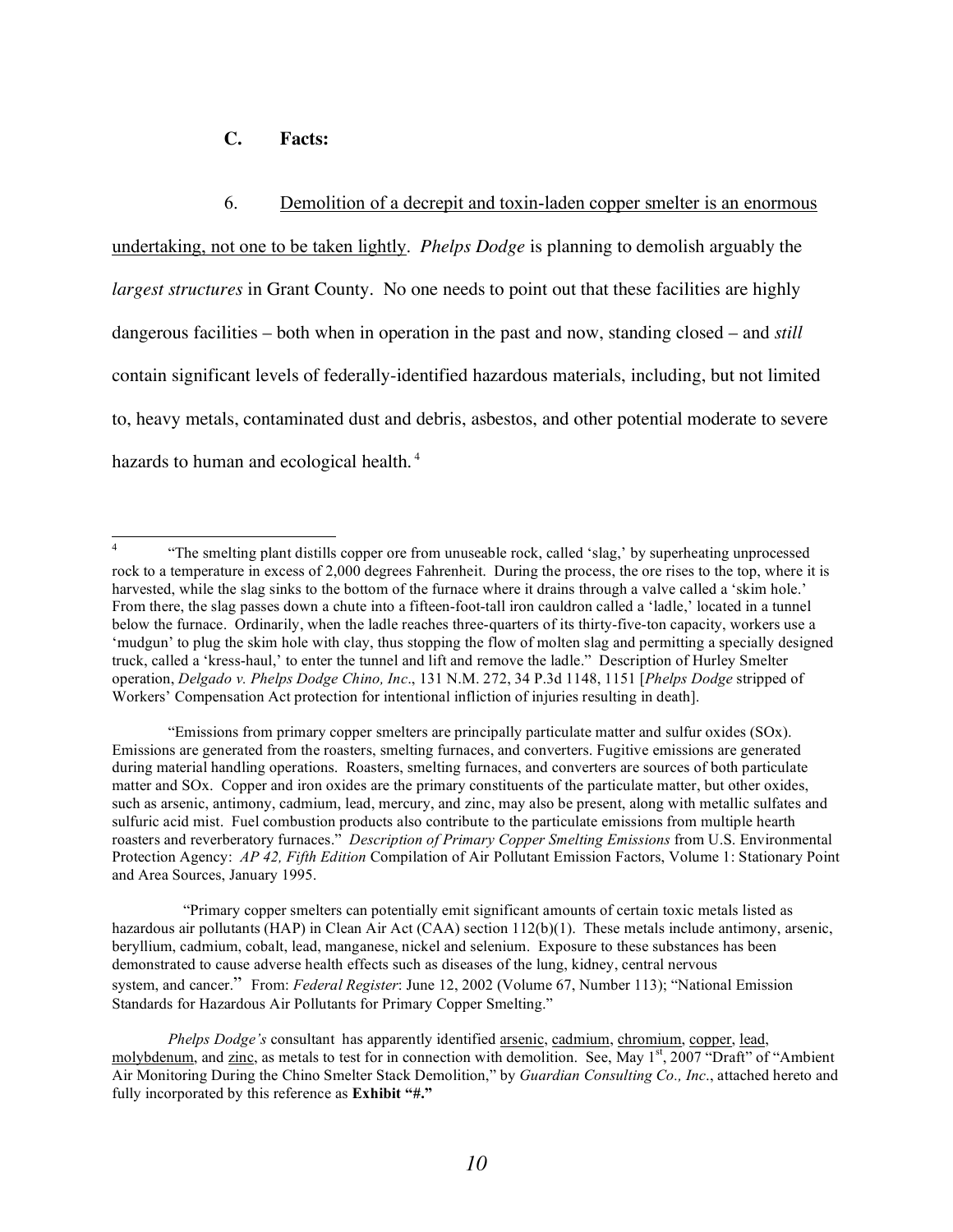7. The company identified as "in cooperation" with *Phelps Dodge* in conducting these demolitions is *Controlled Demolition, Inc.,* of Maryland. *"PD Quicknews,"* May 09, 2007, attached hereto and fully incorporated by this reference as **Exhibit "C."**

8. On its website, *Controlled Demolition, Inc.* advises visitors *at the very top of* its "Chimneys" section that, "The removal of tall structures exposes workers to the risk of working at high elevations for extended periods of time. The height and potential reach of those structures also exposes workers and facilities nearby to the consequences of *unexpected collapse* during demolition." (Emphasis and italics added.) See, www.controlled-demolition.com. **Exhibit "D,"** attached hereto and fully incorporated by this reference.

9. Petitioners also bring to the Court's attention an Associated Press (AP) press release of August 7<sup>th</sup>, 2000 (nearly *seven years* ago, [technically] during the last century). In describing *Controlled Demolition's* highly-planned and U.S. EPA-monitored demolition of the (former) American Smelting and Refining Company's two *circa*-1918 stacks in Murray, Utah, the article stated:

> A huge cloud of dust lifted into the air and drifted toward downtown Salt Lake City as *dozens of guns* sprayed about **80,000 gallons of water** into the air to capture contaminants including *lead, arsenic and asbestos*. The U.S. *Environmental Protection Agency monitored* air quality before and after the explosion, detecting no asbestos. (Emphasis and italics added.)

So far as Petitioners have been informed by *Phelps Dodge* representatives to date, and after examining matters on the ground in Hurley itself, no *firm* plans to use water or other contaminant suppressants have been announced or are in place at Hurley. *Affidavit of Sally Smith, supra*.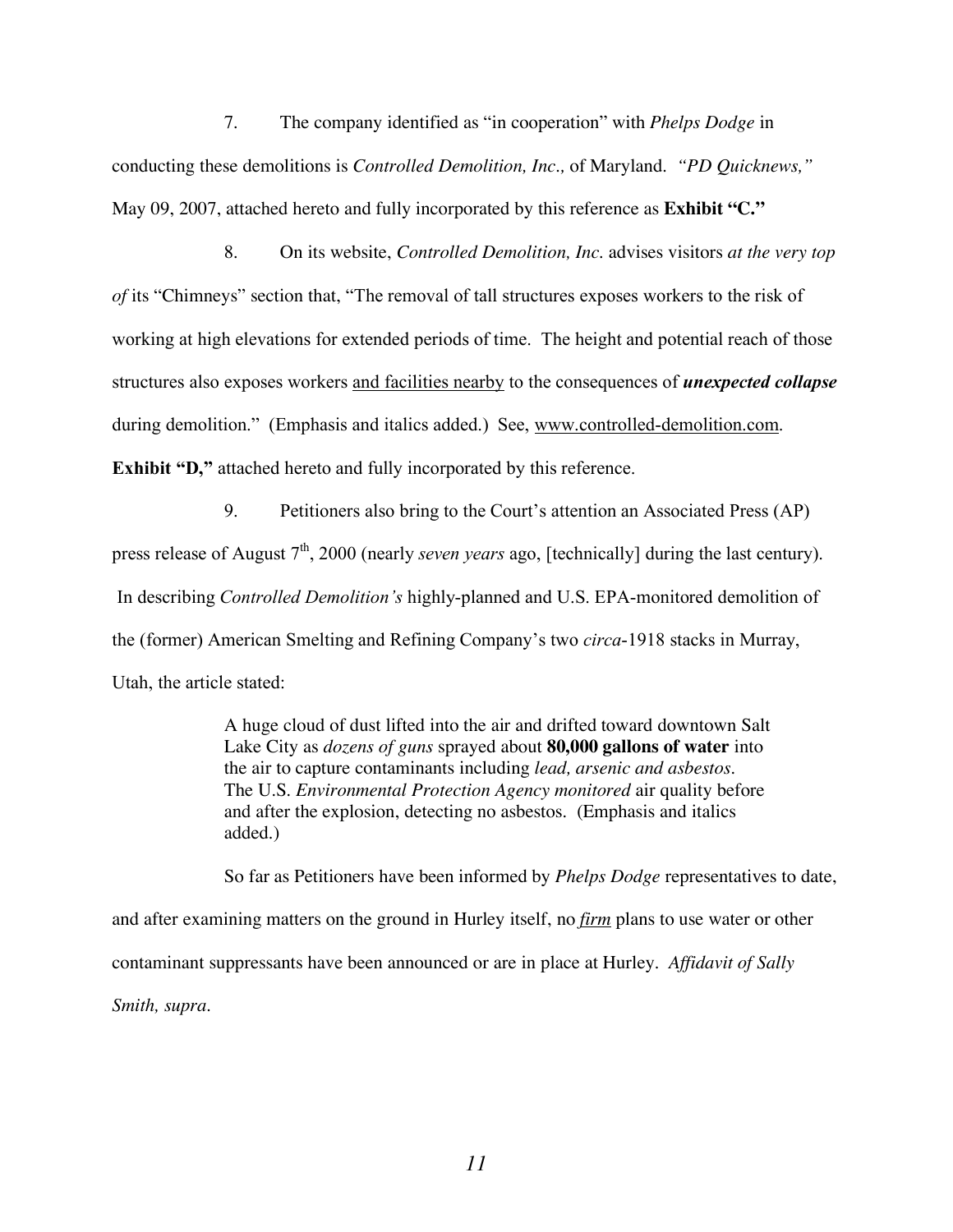10. Again, at least insofar as Petitioners been made aware as of the date of this filing, *Phelps Dodge* has not sought *any* involvement of the Federal EPA, and has only *peripherally advised* the State EPA, in these matters of some public *and environmental* health and safety moment. See, *Clean Air Act of 1990*. <sup>5</sup> Petitioners are also informed through third parties (orally and through local news) that plans *may* exist for *Phelps Dodge* to have contaminant and dust suppression on-hand, but Petitioners have not seen any specific details. *Affidavit of Allyson Siwik, supra.*

11. Petitioners are prepared to show that *Phelps Dodge* has communicated poorly with the Hurley Community, the state Environmental Department, with Petitioners, and with other agencies and organizations. Although *Phelps Dodge* has held some undetermined number of public meetings *re* demolition, so far as Petitioners are aware, only *general* information about the event has been furnished to anyone outside Phelps Dodge personnel. *Affidavit of Allyson Siwik, supra; Affidavit of Sally Smith, supra.*

 <sup>5</sup> Time allowing, Petitioners would like to bring any *evidence* under the Clean Air Act of potential and substantial endangerment of public health and welfare to the attention of the U.S. Environmental Protection Agency. Clear federal authority exists to do so under the Act itself:

**<sup>42</sup> U.S.C. § 7603. Emergency Powers**. "Notwithstanding any other provisions of this Act, the Administrator *upon receipt of evidence* that a *pollution source or combination of sources* (including moving sources) is presenting an *imminent and substantial endangerment to public health or welfare*, *or the environment*, *may bring suit on behalf of the United States* in the appropriate United States district court *to immediately restrain* any person causing or contributing to the alleged pollution to stop the emission of air pollutants causing or contributing to such pollution or to take such other action as may be necessary. If it is not practicable to assure prompt protection of public health or welfare or the environment by commencement of such a civil action, the Administrator may issue such orders as may be necessary to protect public health or welfare or the environment. Prior to taking any action under this section, the Administrator shall consult with appropriate State and local authorities and attempt to confirm the accuracy of the information on which the action proposed to be taken is based. Any order issued by the Administrator under this section shall be effective upon issuance and shall remain in effect for a period of not more than 60 days, unless the Administrator brings an action pursuant to the first sentence of this section before the expiration of that period. Whenever the Administrator brings such an action within the 60-day period, such order shall remain in effect for an additional 14 days or for such longer period as may be authorized by the court in which such action is brought." Title 42 U.S.C. Section 7603. (July 14, 1955, ch. 360, title III, Sec. 303, as added Pub. L. 91-604, Sec. 12(a), Dec. 31, 1970, 84 Stat. 1705;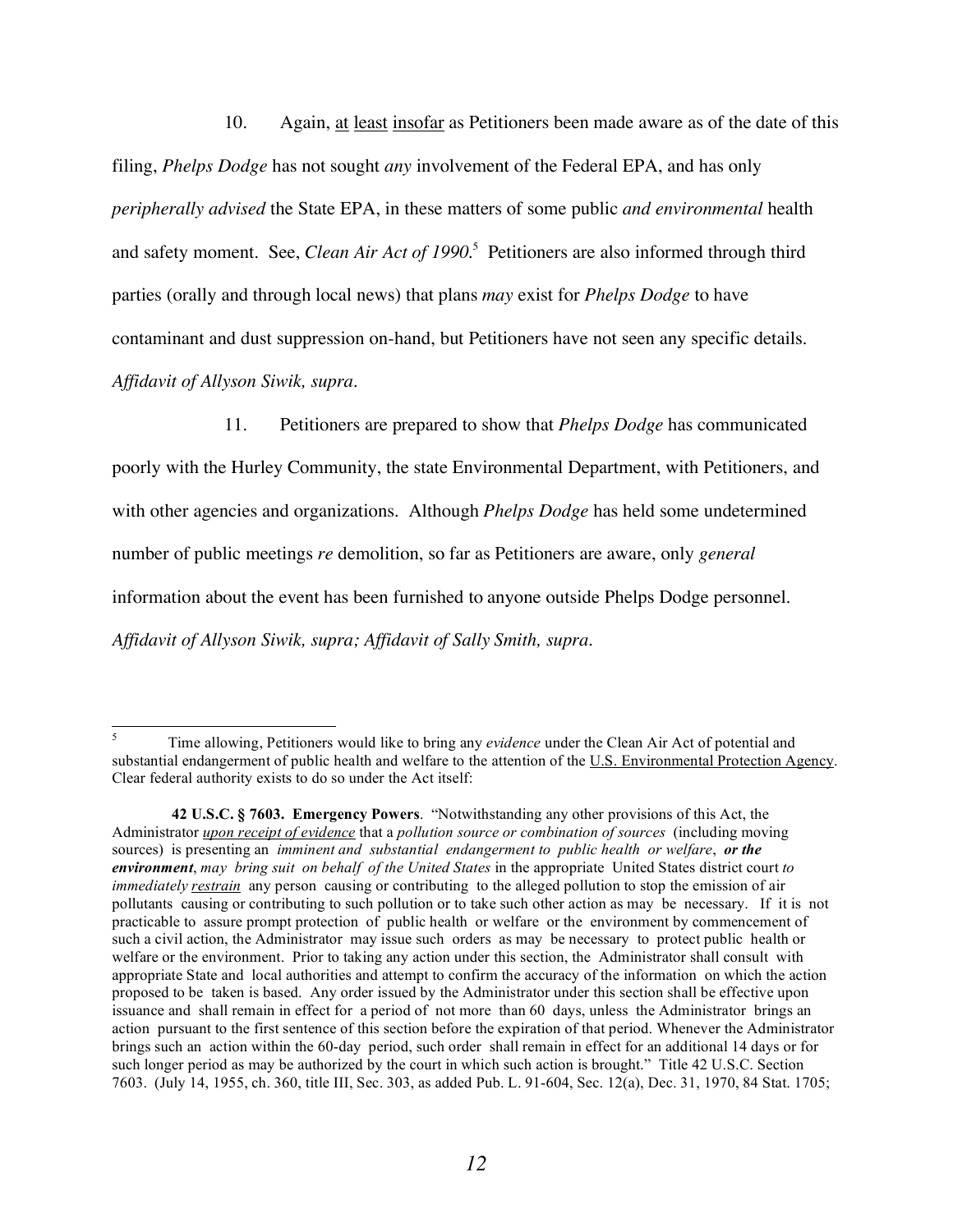12. *Phelps Dodge* has stated that they will communicate the **exact** details of the Hurley demolitions for the *first time* at a public meeting planned for May  $22<sup>nd</sup> - three (3)$ *days* prior to the *planned* demolition. *"PD Quicknews,"* Exhibit "C," *supra*. Petitioners submit this leaves an unrealistic timeframe within which to address the numerous clear and existing concerns about health and welfare surrounding the demolitions.

13. Moreover, again (at least insofar as Petitioners have been informed), *Phelps Dodge* will not meet with the New Mexico Environment Department's Air Quality Bureau (AQB) concerning use and placement of air quality monitors until May 17<sup>th</sup>, one week prior to the *planned* demolition.

14. The plans to meet with the AQB were apparently only made after Petitioners alerted *Phelps Dodge* that the AQB would like to coordinate with them on air quality monitoring of the demolition. *Affidavit of Allyson Siwik, supra.* Again, this arguably *hastily organized* meeting appears to leave insufficient time to deal with any air quality monitoring issues that may arise during those discussions.

15. Petitioners are not aware of any formal or sufficiently *specific* statement by *Phelps Dodge* concerning any weather-direction testing devices are planned to be on-site, to determine if meteorological conditions are acceptable for demolition. *Phelps Dodge* has told the press, Petitioners, and the "Community Work Group for the Administrative Order on Consent" ("CWG," a citizen panel that has been reviewing testing and clean-up of historic waste in and around the Chino Mine since 1997), that it will not "drop" the stacks on a high-wind day, or on a day when the wind direction would blow materials toward the town. *Affidavit of Sally Smith, supra.*

 $\overline{a}$ 

amended Pub. L. 95-95, title III, Sec. 302(a), Aug. 7, 1977, 91 Stat. 770; Pub. L. 101-549, title VII, Sec. 704, Nov. 15, 1990, 104 Stat. 2681.)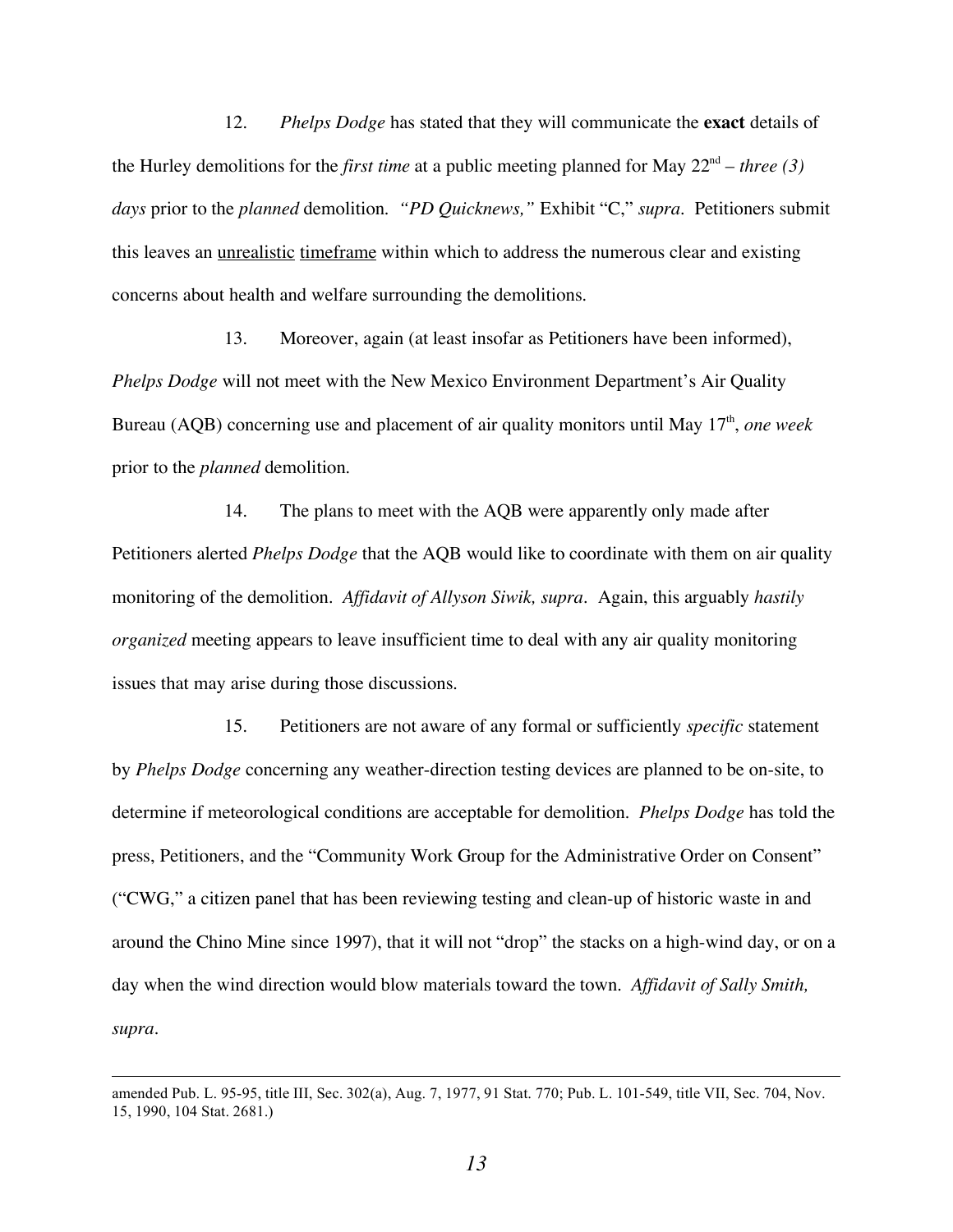16. Petitioners have not been advised by *Phelps Dodge* as to the threshold wind-speed *velocity* above which demolition would not take place. Nor does anyone appear to know definitely yet which wind *direction*(s) will be acceptable, given the surrounding physical and meteorological circumstances. Petitioners have heard *Phelps Dodge* representatives suggest that winds out of the southwest (*i.e*., heading northeast) are preferred. *Affidavit of Sally Smith, supra.* To date Petitioners have not been advised of any contingency plans Phelps Dodge may have made for bad weather.

17. Petitioners have been previously advised that the *soils* around the Hurley Smelter were sampled by *Phelps Dodge*, and contain approximately twenty- to thirty-percent (20-30%) copper, according to the New Mexico Environmental Department.

18. Petitioners are informed and believe that *Phelps Dodge* has already spent approximately five million dollars (\$5,000,000.00) remediating the soils of participating residents' lots in Hurley, as well as certain contaminated common areas. Furthermore, under currently-existing interim agreements, *Phelps Dodge* will not be required to "revisit" the soils issue at Hurley for five (5) years. *Phelps Dodge* has told Petitioners that they have no plan to *test* soils after the demolition unless they detect a "spike" in their air-quality measurement monitors. <sup>6</sup> Otherwise the corporation has stated that it plans to *re*-test the yards and common areas at the Five Year Review stage. *Phelps Dodge* has not stated to Petitioners whether the corporation has any intention of *re*-remediating any *re*-contaminated soils if necessary, and whether or not any compensation will be available. The sole discussion appears to have centered testing, not remediation. See, *Affidavit of Sally Smith, supra*.

 <sup>6</sup> To the contrary, *Guardian Consulting Co., Inc*., states in its "Draft" advisory (**Exhibit "E"**) that it does intend to use monitoring devices at the site. So at this juncture Petitioners do not know.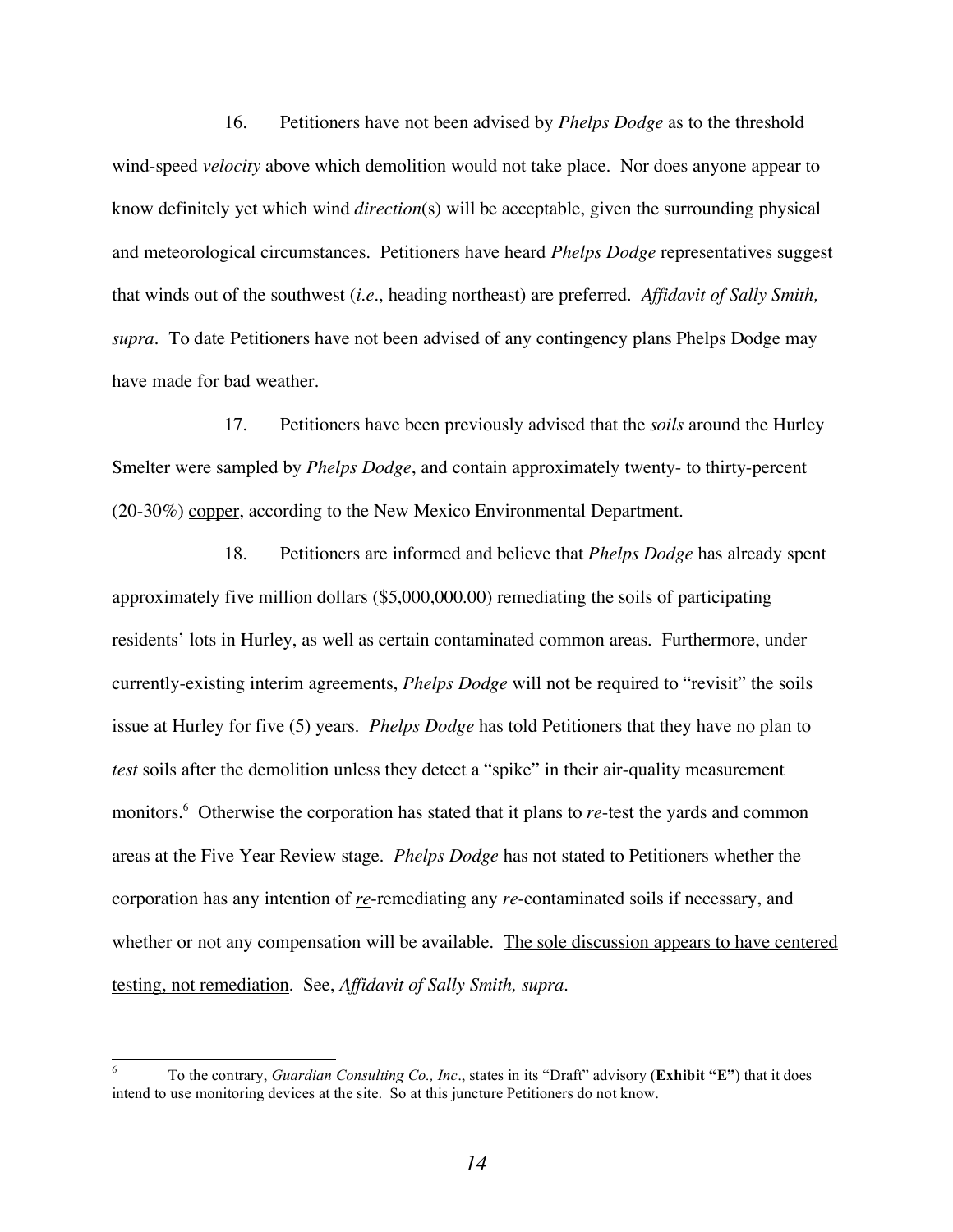19. To date *Phelps Dodge* has also not furnished any expert or other opinion

(at least that Petitioners have been made aware of) concerning what the *action levels* are for ambient concentrations of particulate matter and other constituents, such as asbestos and the heavy metals listed, *ante*, below which the public health must be protected. <sup>7</sup> *Ibid*.

20. Petitioners' best information is that at least *one* of the Hurley stacks, the shorter, older *Kennecott Copper Company* stack, is still contaminated with significant levels of asbestos, classified by EPA as a Group A known human carcinogen. <sup>8</sup> *Affidavit of Sally Smith,*

*supra*.

 $\overline{a}$ 

"Particle pollution - especially fine particles - contains microscopic solids or liquid droplets that are so small that they can get deep into the lungs and cause serious health problems. Numerous scientific studies have linked particle pollution exposure to a variety of problems, including:

- increased respiratory symptoms, such as irritation of the airways, coughing, or difficulty breathing, for example:
- decreased lung function;
- aggravated asthma;
- development of chronic bronchitis;
- irregular heartbeat;
- nonfatal heart attacks; and
- premature death in people with heart or lung disease.

"People with heart or lung diseases, children and older adults are the most likely to be affected by particle pollution exposure. However, even if you are healthy, you may experience temporary symptoms from exposure to elevated levels of particle pollution." *U.S. EPA*: www.epa.gov/air/particlepollution/health/html.

<sup>8</sup> "Effects on the lung are a major health concern from asbestos, as chronic (long-term) exposure to asbestos in humans via inhalation can result in a lung disease termed asbestosis. Asbestosis is characterized by shortness of breath and cough and may lead to severe impairment of respiratory function. Cancer is also a major concern from asbestos exposure, as inhalation exposure can cause lung cancer and mesothelioma (a rare cancer of the thin membranes lining the abdominal cavity and surrounding internal organs), and possibly gastrointestinal cancers in humans. EPA has classified asbestos as a Group A, known human carcinogen." U.S. EPA: http://www.epa.gov/ttn/atw/hlthef/asbestos.html

<sup>&</sup>lt;sup>7</sup> "The size of particles is directly linked to their potential for causing health problems. Small particles less than 10 micrometers in diameter pose the greatest problems, because they can get deep into your lungs, and some may even get into your bloodstream.

<sup>&</sup>quot;Exposure to such particles can affect both your lungs and your heart. Small particles of concern include 'inhalable coarse particles' (such as those found near roadways and dusty industries), which are larger than 2.5 micrometers and smaller than 10 micrometers in diameter; and 'fine particles' (such as those found in smoke and haze), which are 2.5 micrometers in diameter and smaller.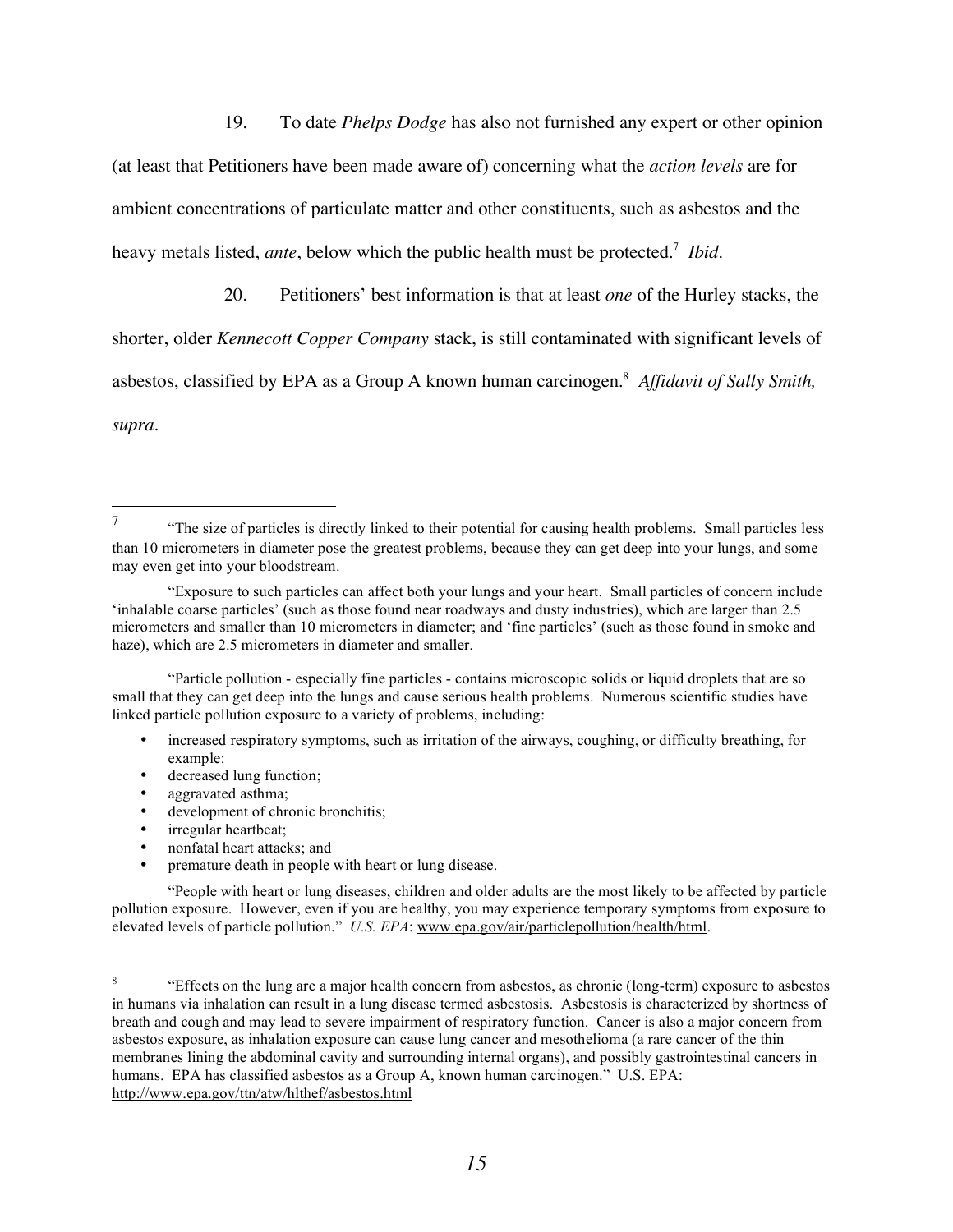Petitioners are informed and believe that certain particularly *vulnerable* people (*e.g*., those with compromised immune systems, *e.g*., AIDs- or Lupus-related) or certain highly *reactive* individuals, can contract the almost-always fatal mesothelioma cancer from asbestos exposure from *inhaling* or swallowing asbestos.<sup>9</sup>

21. Based on decades of smelting rock and using an array of exotic and toxic chemicals over the *better part of a century* (*cf*., footnote 4, *ante*), Plaintiffs concur in the assessment of *Guardian Consulting Co., Inc*., and reasonably suspect that other *potentially toxic* materials are contained within and around the stacks slated for demolition, including, but not limited to beryllium (not identified by the company), and contamination from other *potential* heavy metals. So far as Petitioners are aware, little to nothing has been prepared by *Phelps Dodge* that adequately addresses – *or at all* – most of these <u>legitimate public health and safety</u> concerns.

 $\overline{a}$ 9

<sup>&</sup>quot;Malignant mesothelioma is a disease in which malignant (cancer) cells form in the lining of the chest or abdomen.

Malignant mesothelioma is a disease in which malignant (cancer) cells are found in the pleura (the thin layer of tissue that lines the chest cavity and covers the lungs) or the peritoneum (the thin layer of tissue that lines the abdomen and covers most of the organs in the abdomen). Being exposed to asbestos can affect the risk of developing malignant mesothelioma.

Many people with malignant mesothelioma have worked or lived in places where they inhaled or swallowed asbestos. After being exposed to asbestos, it usually takes a long time for malignant mesothelioma to occur. *"Information About Malignant Mesothelioma"* (Courtesy of the National Cancer Institute), www.mesothel.com.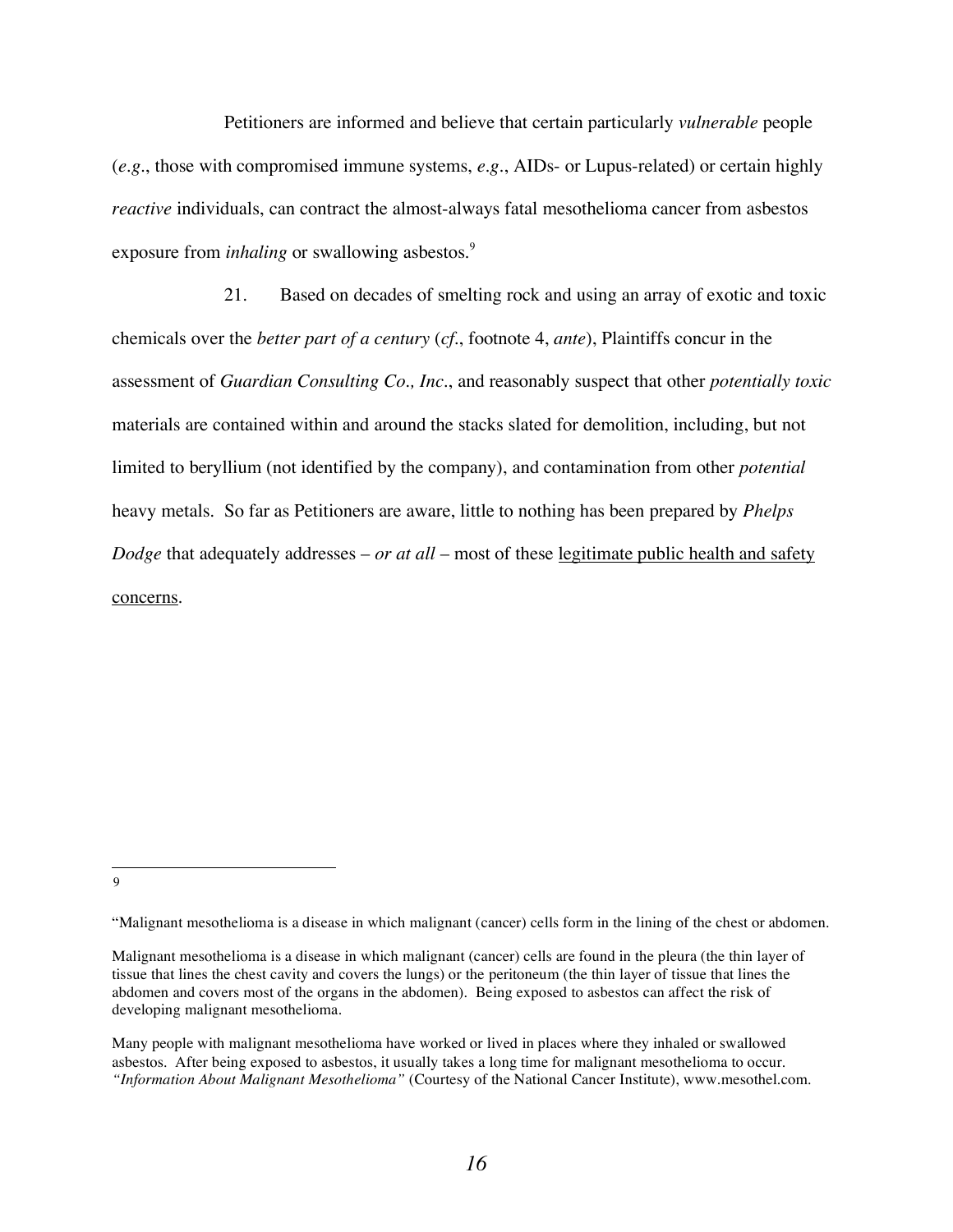22. So far as Petitioners are aware, the New Mexico Department of Health has likewise *not* been notified of the demolition by *Phelps Dodge*, only by Petitioners, so that the Health Department appears to be neutralized in any ability to participate *or at least provide input* on how the public health and safety could be adequately protected during demolition. Instead, Petitioners believe, based on agency comments made to them personally, Petitioners were the *first* responsible party to report the matter to that agency. *Affidavit of Allyson Siwik, supra*; *Affidavit of Sally Smith, supra.*

23. Petitioners themselves have made repeated requests of *Phelps Dodge* and the NMED for any available contingency, safety, or evacuation plans, and so far as Petitioners have been made aware by *Phelps Dodge*, no major state or local agency has seen *or prepared* any such plans. *Affidavit of Sally Smith, supra.*

24. Petitioners intend to show that *Phelps Dodge's* stated "voluntary" evacuation plan (Petitioners have not seen the plan), may, even without not knowing its contents, *unreasonably place at risk* the health and safety of all citizens of Hurley and the surrounding communities, based on the sheer demographic realities of the town itself (see below). Petitioners will suggest the common sense/common experience notion at hearing that some people simply do not know how, or are unable to look out for themselves properly, even when told, and *particularly when they are not told what is going on* (the *notice* problem, discussed, *infra*). It is also common knowledge, whether *Phelps Dodge* acknowledges it or not, that there are indeed those who, for whatever reason, choose not to "volunteer" for or join anything – particularly an evacuation – even when shown to be in their best interest.<sup>10</sup> So far as Petitioners are aware, no

<sup>&</sup>lt;sup>10</sup> The "*Santa Ana*" wildfires in the Santa Monica Mountains of Southern California are arguably a perennial case-in-point.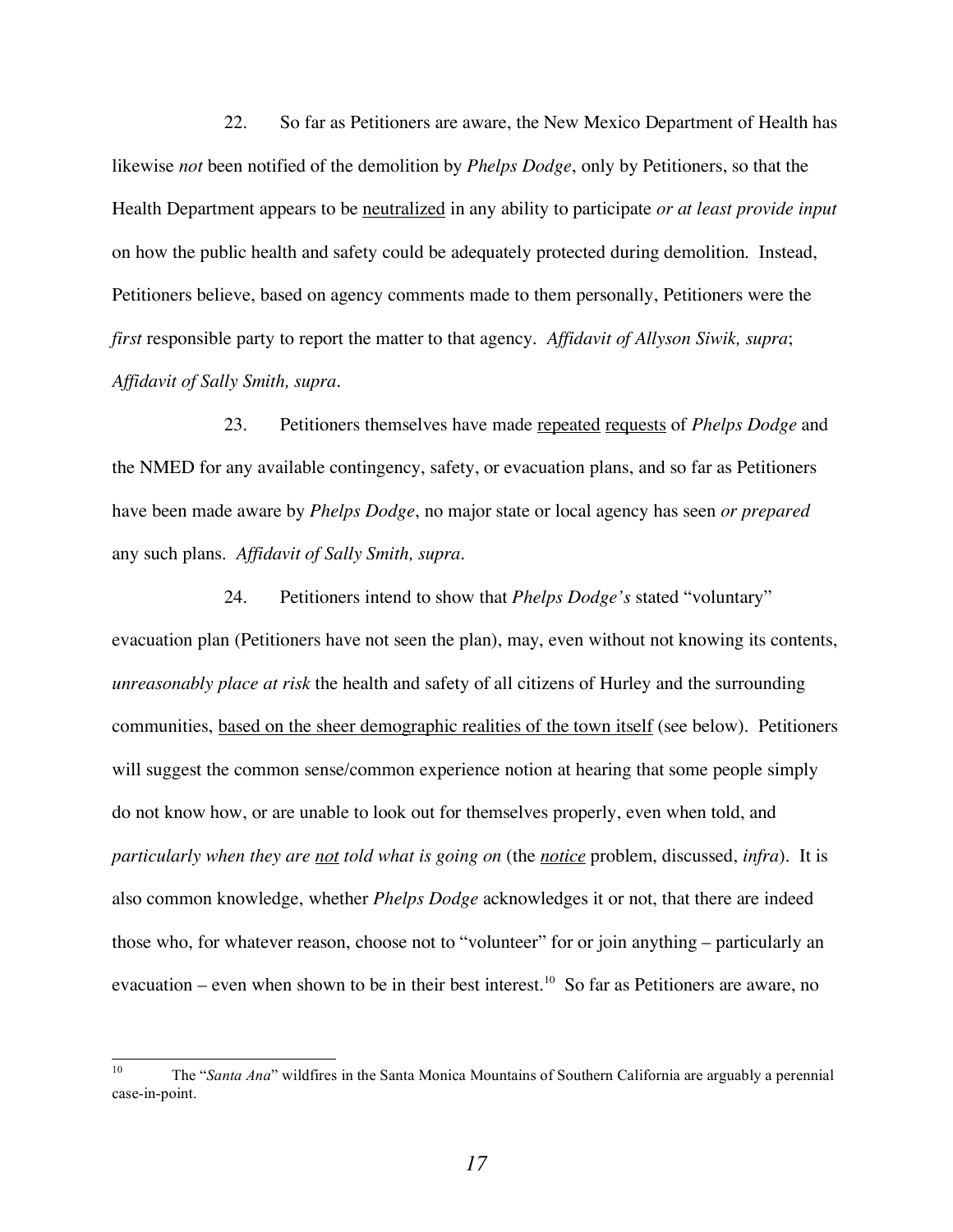one at *Phelps Dodge* appears to be talking or thinking along these lines in its demolition preparations.

25. Petitioners believe that in a community where fully 25% of the residents are legally disabled, Phelps Dodge should be ordered to go **door-to-door**, by means of its own agents or employees, and as monitored by the Court, and make *and document* all best efforts to notify each and every contactable resident member of the Town of Hurley, New Mexico, **faceto-face**, and inform them of what Phelps Dodge has in mind. More than one round of contact should be ordered to ensure that those absent at one time of the day can be contacted at another. Hurley is not a large town, and door-to-door, face-to-face contact is manageable and *feasible*.<sup>11</sup>

26. Petitioners are informed and believe that one or more homes in Hurley are located within approximately 600 feet of the taller 500-foot stack. *Phelps Dodge* tells Petitioners it plans for the two stacks to fall *away* from all residences, but what is the degree of certainty to which the demolition company can predict how the stacks will fall? Petitioners will argue that while *Controlled Demolitions, Inc*., may have a superlative, even a spotless record in its demolition projects, *no record can remain spotless forever*.

27. Petitioners will note again that the demolition company itself cautions (in its own abundance of caution from liability) that these sorts of stacks can "*collapse*" unexpectedly. *Chimneys*, www.controlled-demolition.com, *supra*. Why then should Petitioners,

11 The following cited data are from the U.S. Census Bureau's *<sup>2000</sup> Census* (www.census.gov):

Population: 1464;

<sup>7.2%</sup> children under age 5;

<sup>19.1%</sup> over age 65;

<sup>60.3%</sup> Hispanic;

<sup>58</sup> families below poverty level  $-14\%$  (national average  $-9.2\%$ );

<sup>15.6%</sup> of population below poverty level (national average – 12.4%);

 $26.5\%$  disability status (national average  $-19.3\%$ );

One (1) elementary school;

Closest residences approximately *600 feet* from 500-foot smelter stack, farthest within 3/4 mile.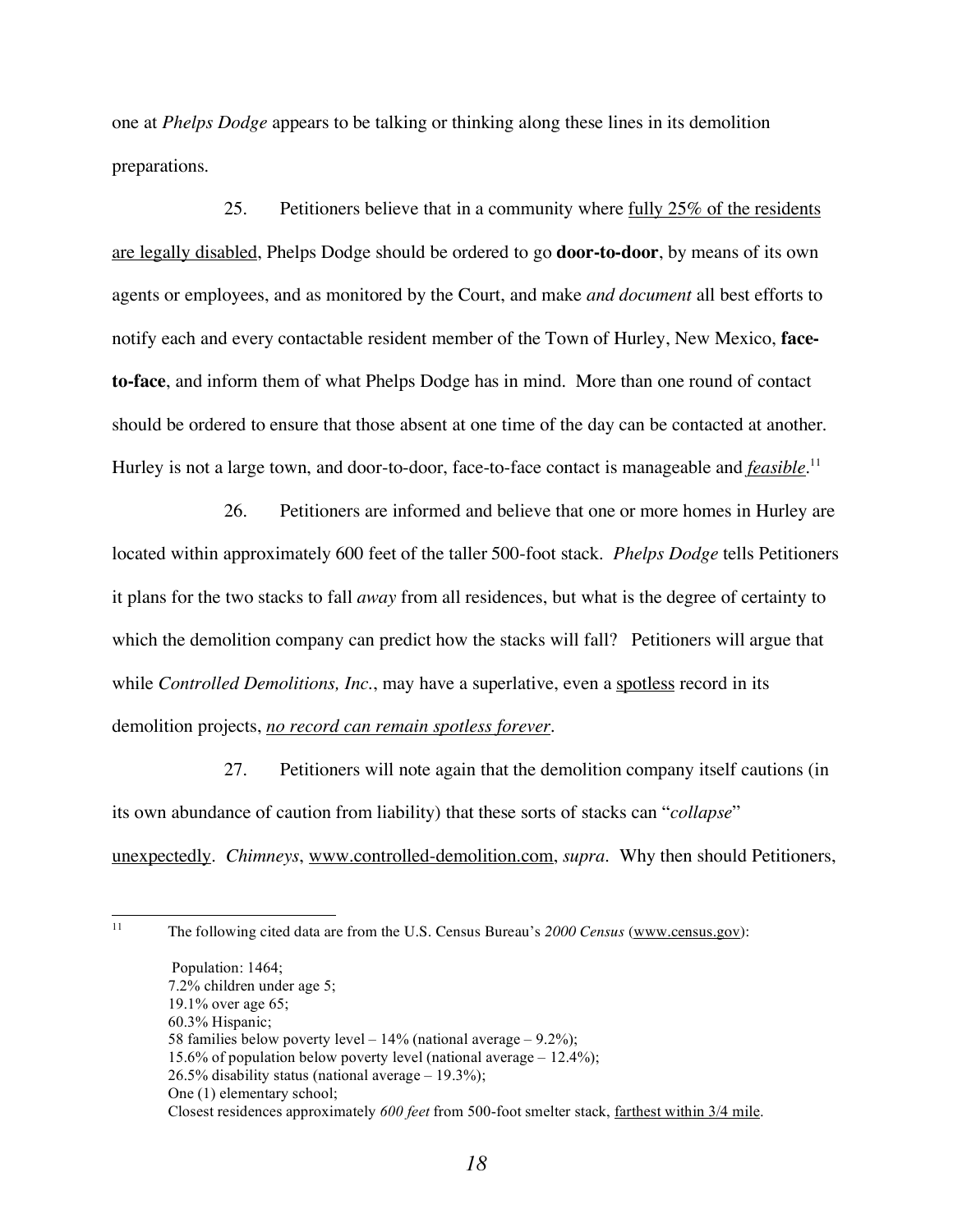or the rest of the community for that matter, simply have to "take PD's word for it" that everything will work out O.K.? As indicated, so far as Petitioners are aware, neither they nor any of the other federal, state or local agencies listed below, has had sufficient (or any) opportunity to hear from PD's experts on why they are so confident in the *planned* "drop" direction. *Affidavit of Sally Smith, supra*.

28. Petitioners might note in this regard that it is probably beyond any reasonable legal dispute that a plan (or *lack* thereof) to demolish by *explosion*, all-at-once – an ancient mining smelter, located directly adjacent to a residential and commercial community, constitutes perhaps the *quintessential, casebook example of an ultra-hazardous activity, and why a TRO should issue* in this case until full hearing on the merits of these claims is held.

29. Petitioners have legitimate concerns as to whether any air quality modeling has been conducted that might predict the locations of high ambient particulate concentrations as a result of the demolitions, and whether any residences or commercial establishments, *e.g*., the elementary school, etc., would be required to evacuate for their safety. Will the children at Hurley Elementary School, for example, be told to stay home if the demolition occurs on a school day, or will the school plan to conduct matters elsewhere, and where?

30. Phelps Dodge representatives have told Sally Smith that Emergency Response Personnel have been contacted and will be on hand for the demolition. *Affidavit of Sally Smith, supra.* No information or specifics have been forthcoming however from *Phelps Dodge* about *what* such response teams might be prepared to expect. Do the response teams have the *resources* to meet all reasonably anticipated risks? What are those risks exactly? Are there *additional* emergency response personnel and equipment available within the area to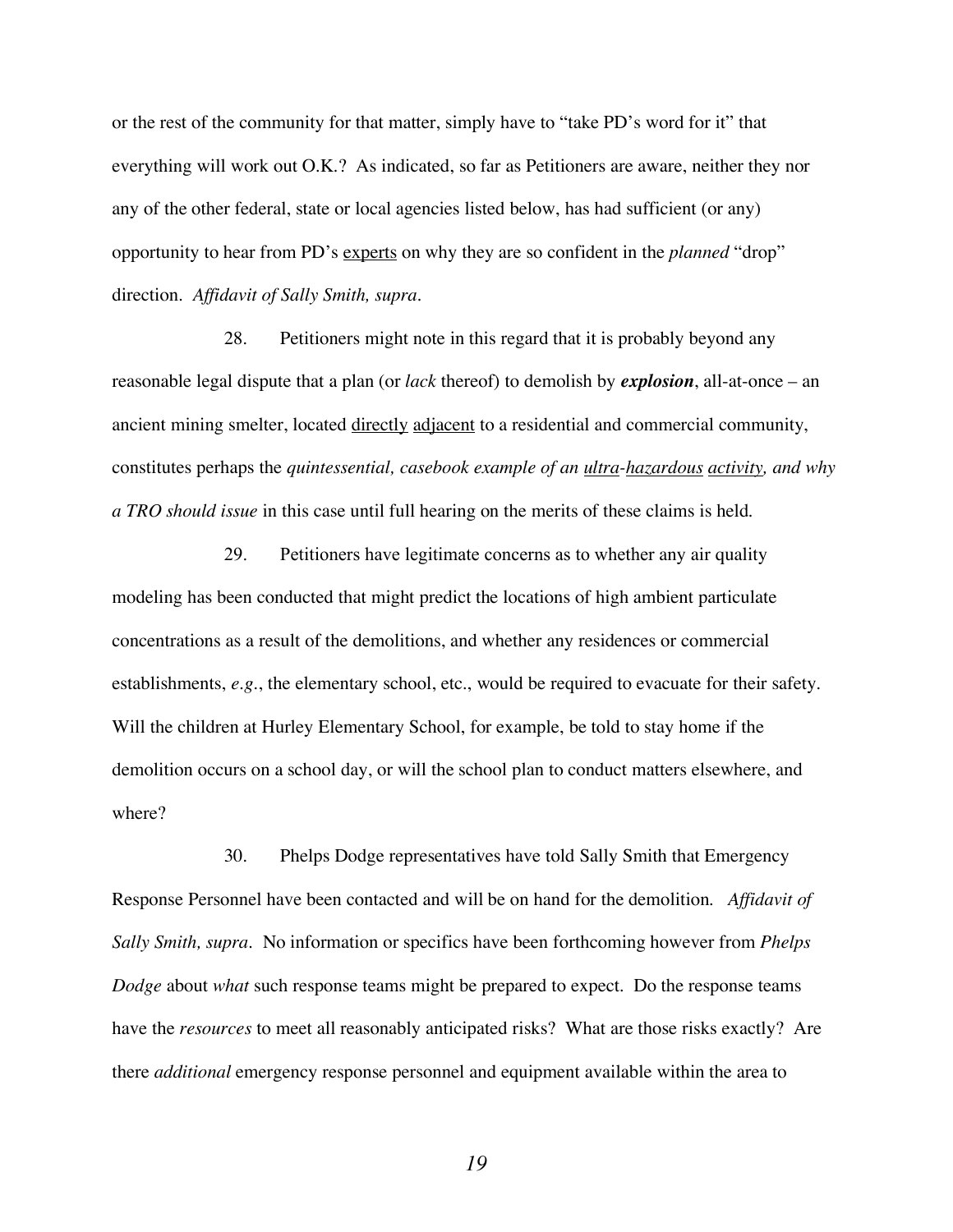provide backup assistance? What would their response time be, if not located directly at the scene at time of demolition? What efforts will be made to make the local populace aware of any emergency services available? *Ibid.*

31. Petitioners will seek to impress upon the Court the critical nature and urgency of the matters raised, invoking as they do the most fundamental interests of the *very health and safety of the public at large*.

32. As noted, *Phelps Dodge's* consultants have provided Allyson Siwik with documentation indicating that it plans to have eleven (11) air quality monitoring devices in place along the smelter fence line, to measure particulate matter, asbestos, and metals concentrations before, during and after the demolition event. *Affidavit of Allyson Siwik, supra; Affidavit of Sally Smith, supra.* Said ambient measurements could help determine when it is safe for the local residents to return home. Monitoring information would also provide an indication of concentrations of heavy metals from soils that have become re-entrained in the ambient air as a result of the demolition, and thus pose a potential or unreasonable public health risk. Petitioners and the Court should be informed of what *types* of monitors are to be used, exactly *which* constituents will be measured, where the monitors will be located, how many there will be, and whether *Phelps Dodge* plans to measure background concentrations.

33. As noted, *Phelps Dodge* earlier spent an estimated \$5 million re-mediating the soils in the residential yards and adjacent areas in Hurley. This action was arguably taken prematurely, under authority of an *Interim* Order stemming from an interim action, as part of the Administrative Order on Consent (AOC) mandated by the state. *Affidavit of Sally Smith, supra.* Petitioners also believe that there may exist a *clear and present danger* that these yards and common areas could *once again* become *re*-contaminated by haphazardly-conducted demolitions. Measuring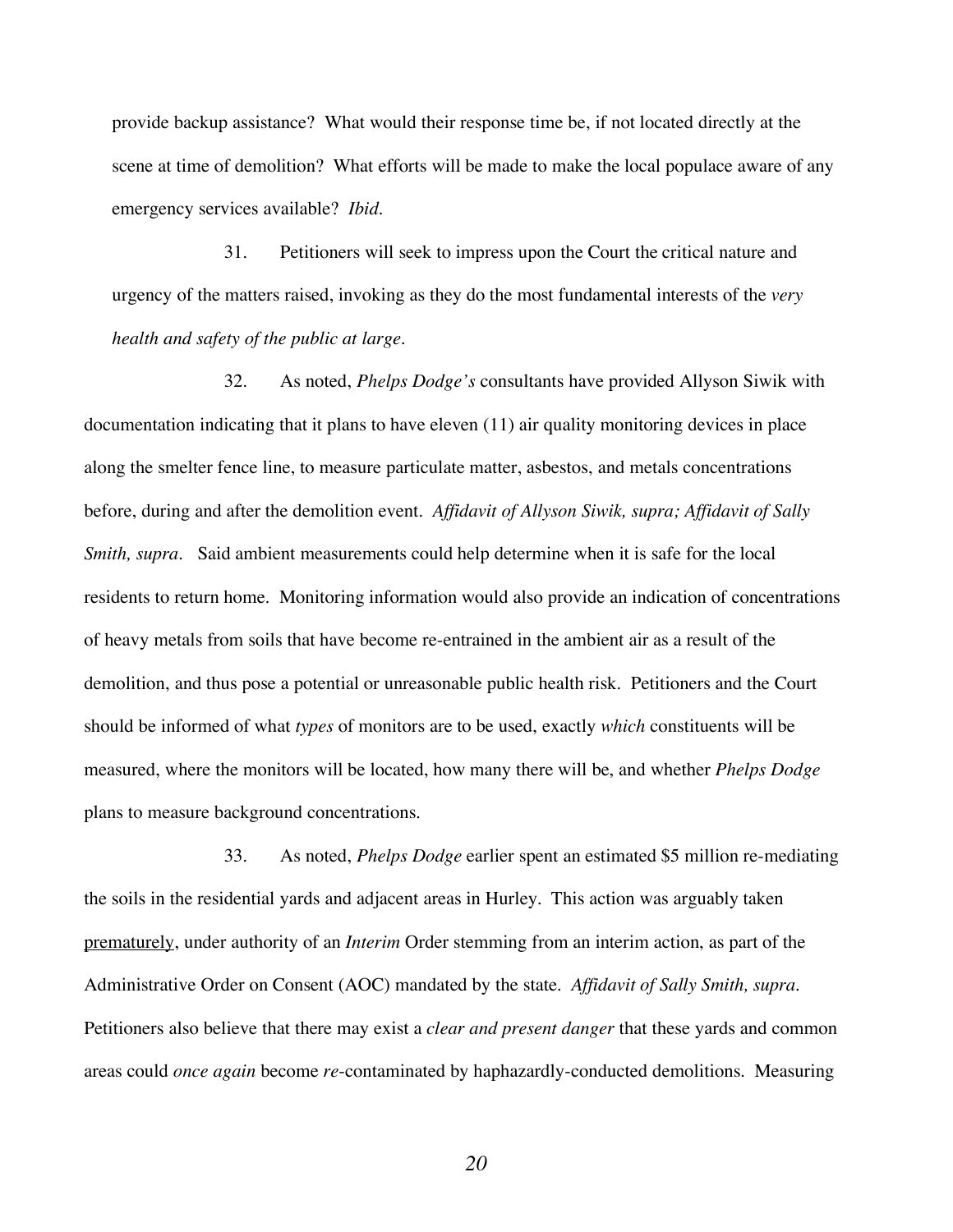concentrations of copper and other types of heavy metals in the soils around the smelter before and after demolition would serve to reasonably indicate any additional deposition of these types of constituents, *as a result of demolition*, and whether there is a subsequent need to again remediate the local residents' yards and common areas. *Affidavit of Allyson Siwik, supra.*

34. As noted, *Phelps Dodge* currently plans to hold its *sole* public meeting scheduled to date on May 22<sup>nd</sup> in Hurley. Applying fundamental concepts of substantive and procedural due process, Petitioners frame the question before the Court as follows: How, on such short notice, does *Phelps Dodge* intend to notify Hurley residents about the meeting? Moreover, does its currently proposed "voluntary" evacuation plan adequately address the degree of hazard and risk attendant with the operation? What about those residents, as noted, who are unable *or unwilling* to attend the planned meeting or to evacuate?

35. Petitioners wonder, in the 11 days remaining, how *Phelps Dodge* can provide Hurley's residents with a *reasonable time*, and a *reasonable manner*, to air any grievances or concerns they have with the planned event, that could *possibly be acted upon in time* – the very hallmarks of constitutional due process? Is *Phelps Dodge* for example notifying said residents of potential public health and safety risks if high concentrations of particulate matter were to occur as a result of demolition? Post 9-11, with its epic pall of dust and debris broiling over the New York City landscape, it has become common knowledge that short-term exposure to high concentrations of even *non-toxic* particulate matter can aggravate respiratory ailments, such as chronic lung disease, cancer, asthma, emphysema, acute bronchitis, chronic asbestos lung disorder, and its resultant mesothelioma. In light of these realities, Petitioners query whether *Phelps Dodge* is making any special effort to ascertain the residence of and to *notify* these residents in any special way, *e.g*., faceto-face, door-to-door?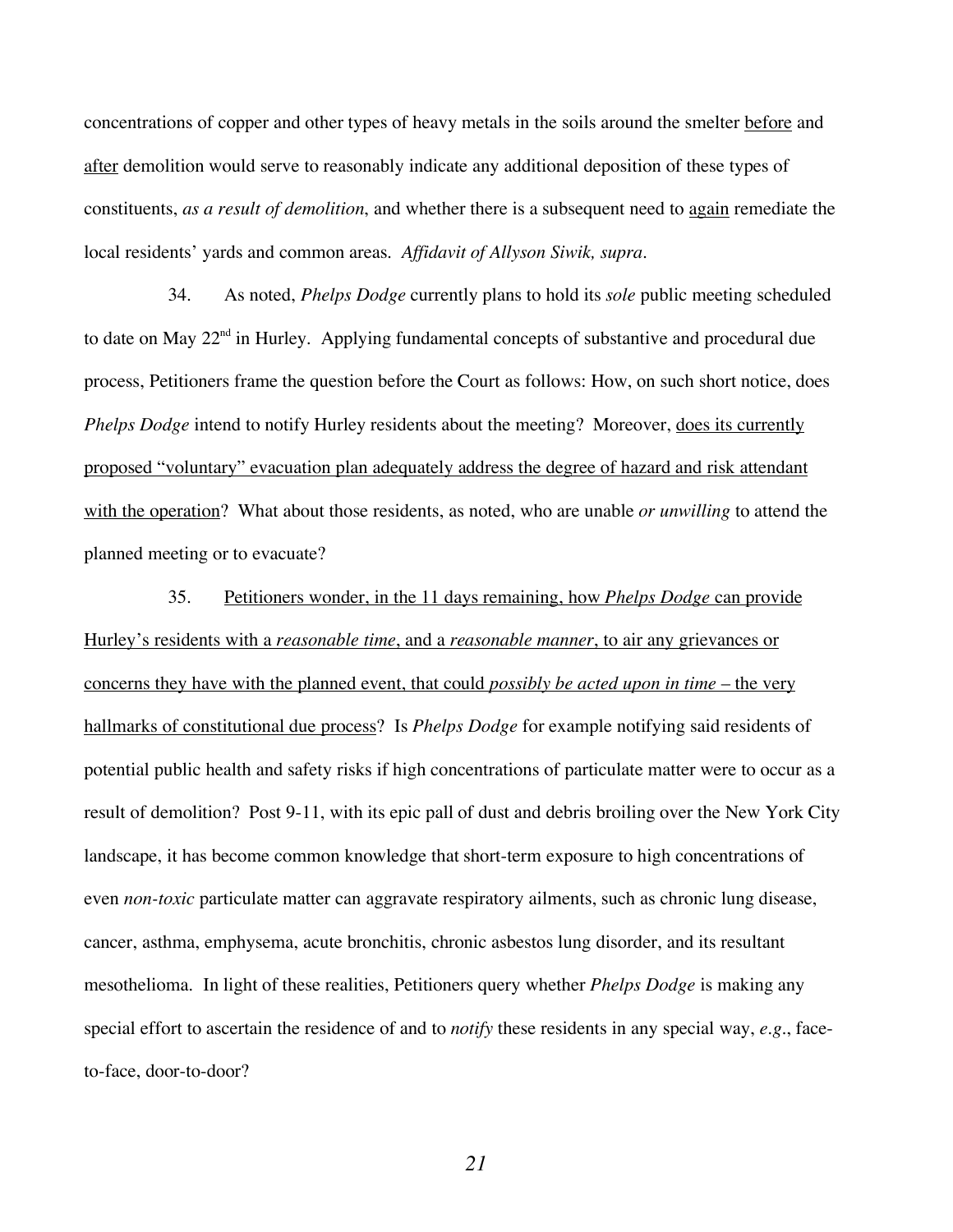36. On an important related *equitable* matter, to Petitioners' knowledge, *Phelps Dodge* has not announced any plan to *compensate* Hurley residents for the reasonable costs of any evacuation, "voluntary" or otherwise, including gas, meals, lodging, and other expenses reasonably incurred during the evacuation period, or proximately caused by absence due to the need to evacuate. Under the circumstances this seems highly *inequitable*.

37. Nor is there any announced plan by *Phelps Dodge* to compensate residents for any damages to their homes caused by the demolition event. Some sort of "plan" to examine home foundations was mentioned by *Phelps Dodge* personnel to Sally Smith, but again, no specifics have been forthcoming. *Affidavit of Sally Smith, supra.*

38. Petitioners are aware of discussions and concern expressed at recent "Community Work Group Meetings," concerning the potential for a *seismic* shock and/or vibration, causing damage to homes and property in Hurley. In light of this apparent reality, has *Phelps Dodge* given any serious consideration to the creation of an escrow account, or the posting of an assurance bond, demonstrating to Hurley residents that adequate and due compensation is readily on tap should the worst occur? At one point in the discussions *Phelps Dodge* raised the issue of bonding, but to Petitioners' knowledge has not pursued the matter. Indeed, has *Phelps Dodge* adequately considered its *own* exposure to property damage liability – both actual, and possibly *feigned* by homeowners – absent its *own* proof of the pre-demolition conditions of residences? Does *Phelps Dodge's* liability insurance cover the potential for damage to property or personal damages from a tragic occurrence of this nature?

39. As the Court, *Phelps Dodge* itself, and the local communities know, for *years* now Petitioners and GRIP have actively supported reclamation and remediation at the Chino and Tyrone mines, as well as the Hurley stacks and smelter. *Affidavit of Sally Smith, supra.* Petitioners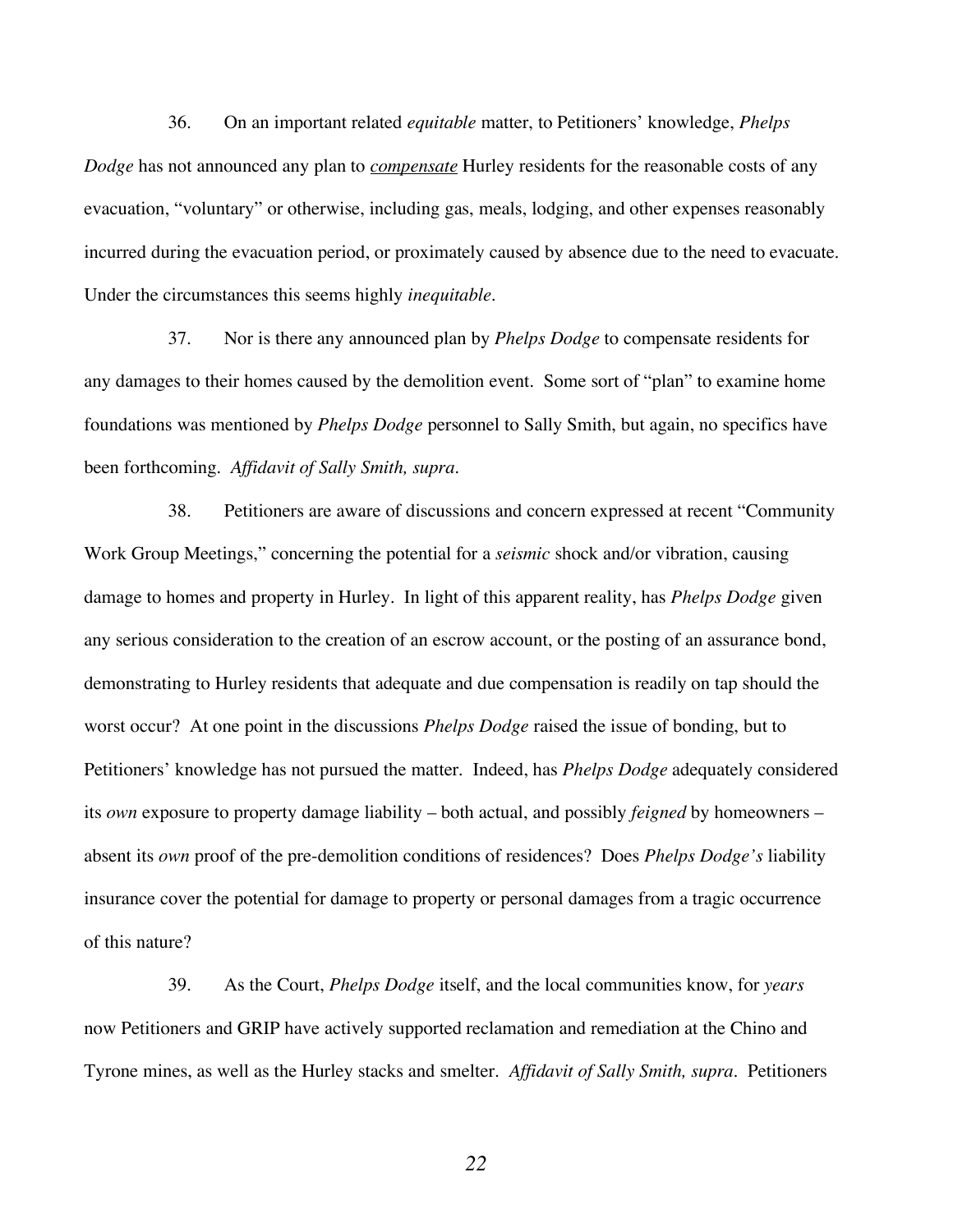heartily concur with *Phelps Dodge* in the notion that demolition of the smelter and cleanup of the site is in the best *long*-term interest of the public health and safety – and will categorically reject and disprove any suggestion that they are acting as mere "obstructionists" or "spoilers" in this matter. *Ibid*.

40. And it is for the very same long-term reasons that *Phelps Dodge* should be restrained for the *short*-term nature of its *thinking re* planning and notification in this matter. Petitioners, while whole-heartedly supporting demolition at Hurley, also believe that said demolition must be conducted with the full participation of all applicable local, state and federal regulators, and only after full public disclosure of the demolition plans themselves and the expertise supporting them, as well as all plans to protect the public health and safety – all of which, are, after all, the *penultimate* duty and obligation of our government to protect.

41. With respect to the relative *equities* in the matter, it is important to note that, while neither Petitioners nor anyone else in the communities stands to *gain* anything of intrinsic value from issuance of the TRO and injunction (beyond the obvious *re* public health and safety), *everyone* involved, including *Phelps Dodge*, has a *very great deal to lose* if current plans go awry.

42. As such, Petitioners respectfully pray the Court order *Phelps Dodge* to finally meet and confer with *all* interested agencies, parties and communities, and *in unison*, tapping into and harnessing the brightest and the best minds and resources available given the vast resources and consequences, that the parties can devise adequate, sensible plans that will reasonably protect the public health and safety during the event itself, and thereafter.

43. Petitioners will also pray that adequate and due compensation of costs and expenses incurred in evacuating the sites be provided by *Phelps Dodge*, and that adequate compensation is available in the *arguably* unlikely event that tragedy should occur.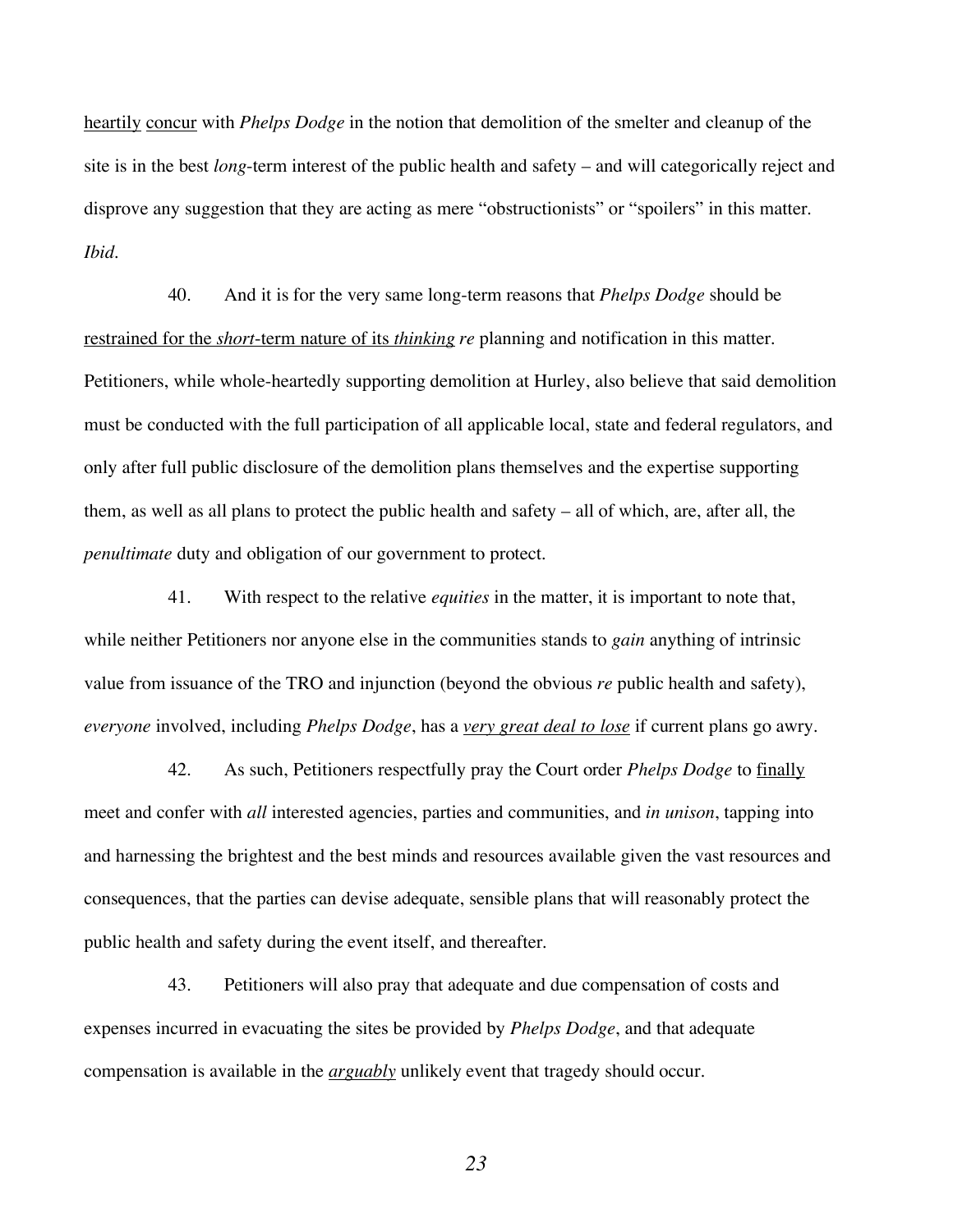44. The following parties are being contacted by Petitioners, with a view to having a

seat at the table and fully participating in this process:

-Chino AOC Community Workgroup -Hurley Pride Group -Town of Hurley -Town of North Hurley -Other residents in *pre-determined* impact area of demolition – including Bayard, Santa Clara, Hanover, etc. -Hurley Police Department, Hurley Fire Department, and Grant County Emergency Response -Hurley Elementary School Personnel -Cobre School District Personnel -All relevant Grant County Personnel -New Mexico State Department of Game and Fish -New Mexico State Department of Health -New Mexico State Environment Department -U.S. Environmental Protection Agency -New Mexico State Land Office -U.S. Forest Service -U.S. Bureau of Land Management -Phelps Dodge Hidalgo Inc., P.O. Box 67, Playas, NM 88009 -Southwest Hispanic Roundtable. -Local Emergency Planning Committee.

*Affidavit of Allyson Siwik, supra.*

45. Following the issuance of the requested TRO, Petitioners would seek

issuance of a *prohibitory* injunction, after a full and fair hearing on the merits, enjoining *Phelps*

*Dodge* from continuing to move forward with its plans to demolish the Hurley Smelter as

presently conceived.

46. Petitioners would also seek a companion *mandatory* injunction at said

hearing, ordering Phelps Dodge to consult with all interested parties and prepare acceptable plans

for the demolitions that adequately protect the public's health, safety and welfare.

47. By letter of May  $11<sup>th</sup>$ , 2007, Petitioners (through the undersigned)

provided **notice** of the impending nature of and intent to pursue this TRO/injunction proceeding,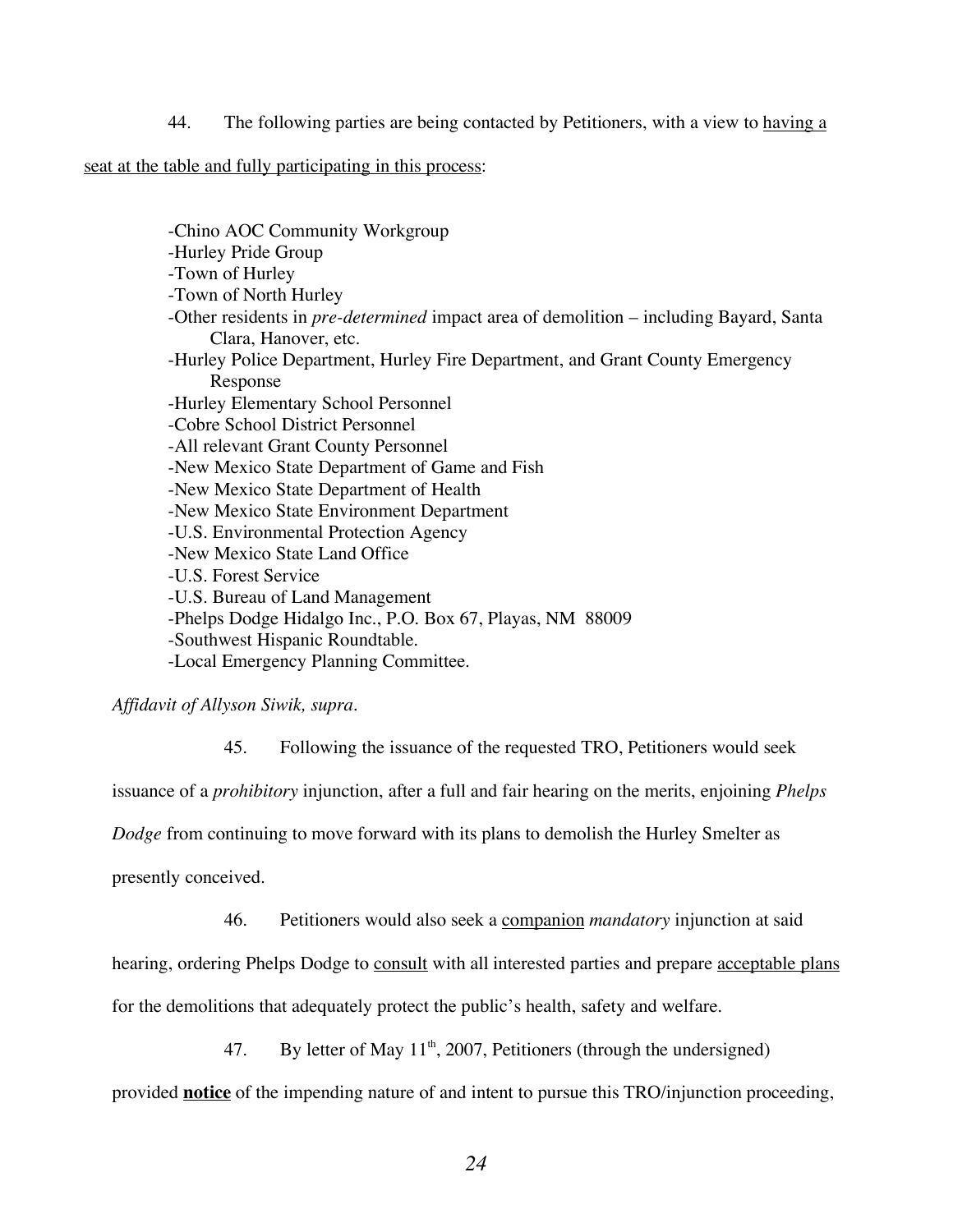and in said letter formally demanded that Phelps Dodge " *CEASE and DESIST*" from any further steps taken in furtherance of the demolitions as currently planned and announced. Petitioners further notified counsel for *Phelps Dodge*, Mr. Dalva Moellenberg, Esq., of *Kennedy and Gallagher, P.A*., 2575 East Camelback Road, Phoenix, Arizona, 85106-9225. *Affidavit of Allyson Siwik, supra.*

48. Respondents, *Phelps Dodge, et al*., have expressly acknowledged receipt of said letter of 5/11/07. See, *Email from Anthony J. Trujillo, Esq., Gallagher & Kennedy, P.A*., of Friday, May 11<sup>th</sup>, 2007, attached hereto and fully incorporated by this reference as Exhibit **"F."**

49. Petitioners forwarded the same May  $11<sup>th</sup>$  letter to the following: Hon. Bill Richardson, Governor, State of New Mexico; Secretary Ron Curry, New Mexico State Environment Department; Secretary Michelle Lujan Grisham, New Mexico State Department of Health; Hon. Gary King, Attorney General, State of New Mexico; and Regional Administrator, Richard Greene, U.S. EPA, Region 6. *Affidavit of Allyson Siwik, supra.*

**II.**

# **BALANCING THE EQUITIES, PETITIONERS HAVE SHOWN THE REQUISITE POTENTIAL FOR IRREPARABLE HARM AND INJURY. THE POTENTIAL FOR HARDSHIP TO THE COMMUNITIES IS FAR GREATER THAN ANY POTENTIAL FOR HARDSHIP TO** *PHELPS DODGE*

#### **A. Law:**

Pursuant to Rule 1-066, subdivision (B), NMRA, 2005, a restraining order may issue upon a showing that immediate and irreparable injury, loss or damage will result to the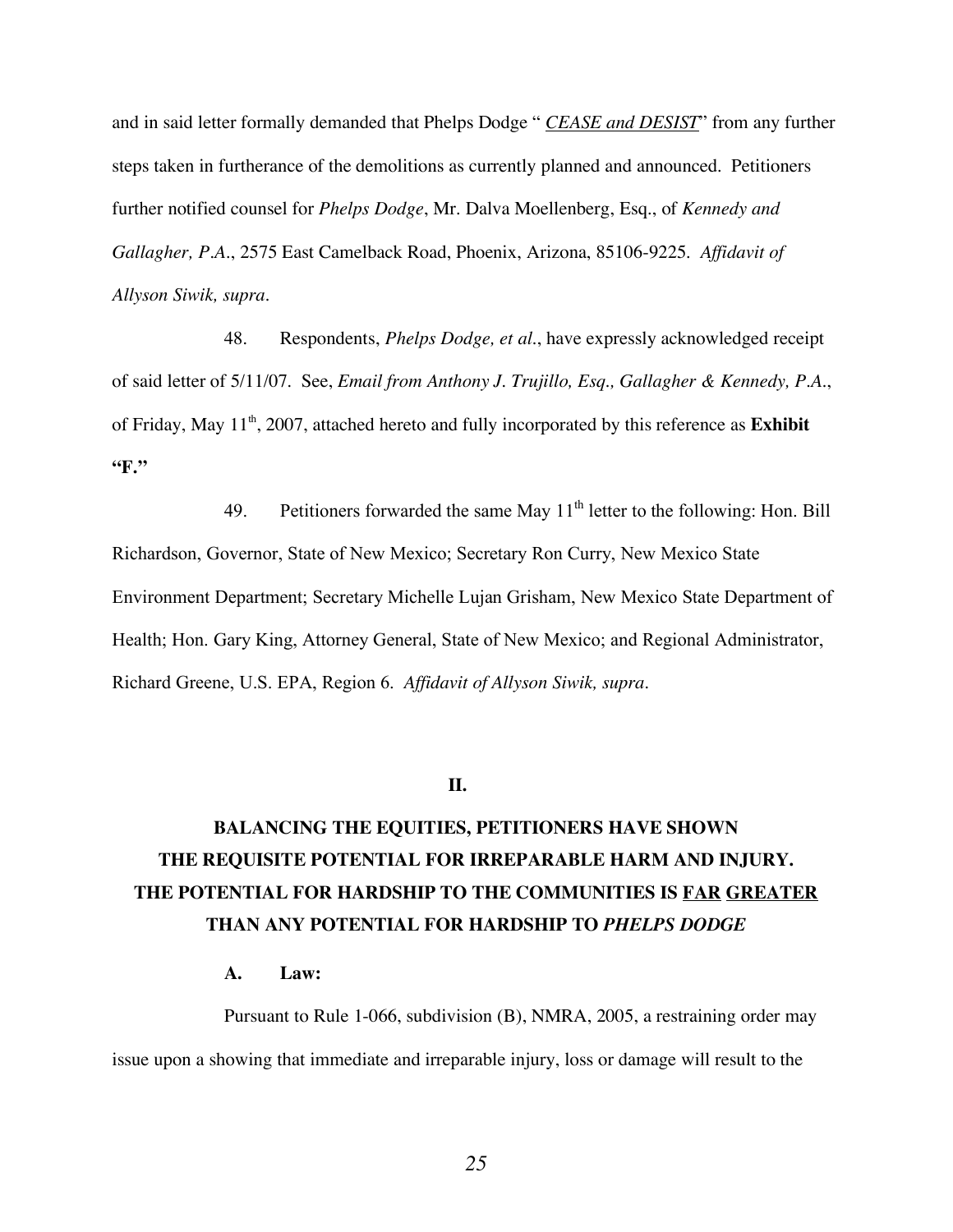applicant.<sup>12</sup>

12

**1-066. Injunctions and receivers.**

#### A. **Preliminary injunctions; appointment of receivers; notice; bond; hearing.**

"(1) No preliminary injunction shall be issued nor shall any receiver be appointed without notice to the opposite party.

"(2) Before or after the commencement of the hearing of an application for a preliminary injunction, the court may order the trial of the action on the merits to be advanced and consolidated with the hearing of the application. Even when this consolidation is not ordered, any evidence received upon an application for a preliminary injunction which would be admissible upon the trial on the merits becomes part of the record on the trial and need not be repeated upon the trial. This subparagraph shall be so construed and applied as to save to the parties any rights they may have to trial by jury.

"B. **Temporary restraining order; notice; hearing; duration.** A temporary restraining order may be granted without written or oral notice to the adverse party or his attorney only if:

"(1) it clearly appears from specific facts shown by affidavit or by the verified complaint that immediate and irreparable injury, loss or damage will result to the applicant before the adverse party or his attorney can be heard in opposition; and

"(2) the applicant's attorney certifies to the court in writing the efforts, if any, which have been made to give the notice and the reasons supporting his claim that notice should not be required. Every temporary restraining order granted without notice shall be indorsed with the date and hour of issuance; shall be filed forthwith in the clerk's office and entered of record; shall define the injury and state why it is irreparable and why the order was granted without notice; and shall expire by its terms within such time after entry, not to exceed ten (10) days, as the court fixes, unless within the time so fixed the order, for good cause shown, is extended for a like period or unless the party against whom the order is directed consents that it may be extended for a longer period, except that, if a party adverse to the party obtaining a restraining order shall disqualify the judge who would otherwise have heard the matter, then the order shall be deemed extended until ten (10) days after the designation of another judge or until such earlier time as may be fixed by the judge so designated. The reasons for the extension shall be entered of record. ….

"C. **Security.** No restraining order, preliminary injunction or appointment of a receiver shall issue or occur except upon the giving of security by the applicant, in such sum as the court deems proper, for the payment of such costs and damages as may be incurred or suffered by any party who is found to have been wrongfully enjoined or restrained, or whose property may be found to have been thereby wrongfully placed in the hands of a receiver so appointed; provided, however, that for good cause shown and to be recited in the order made, the court or judge may *waive the furnishing of security*. (Italics added.)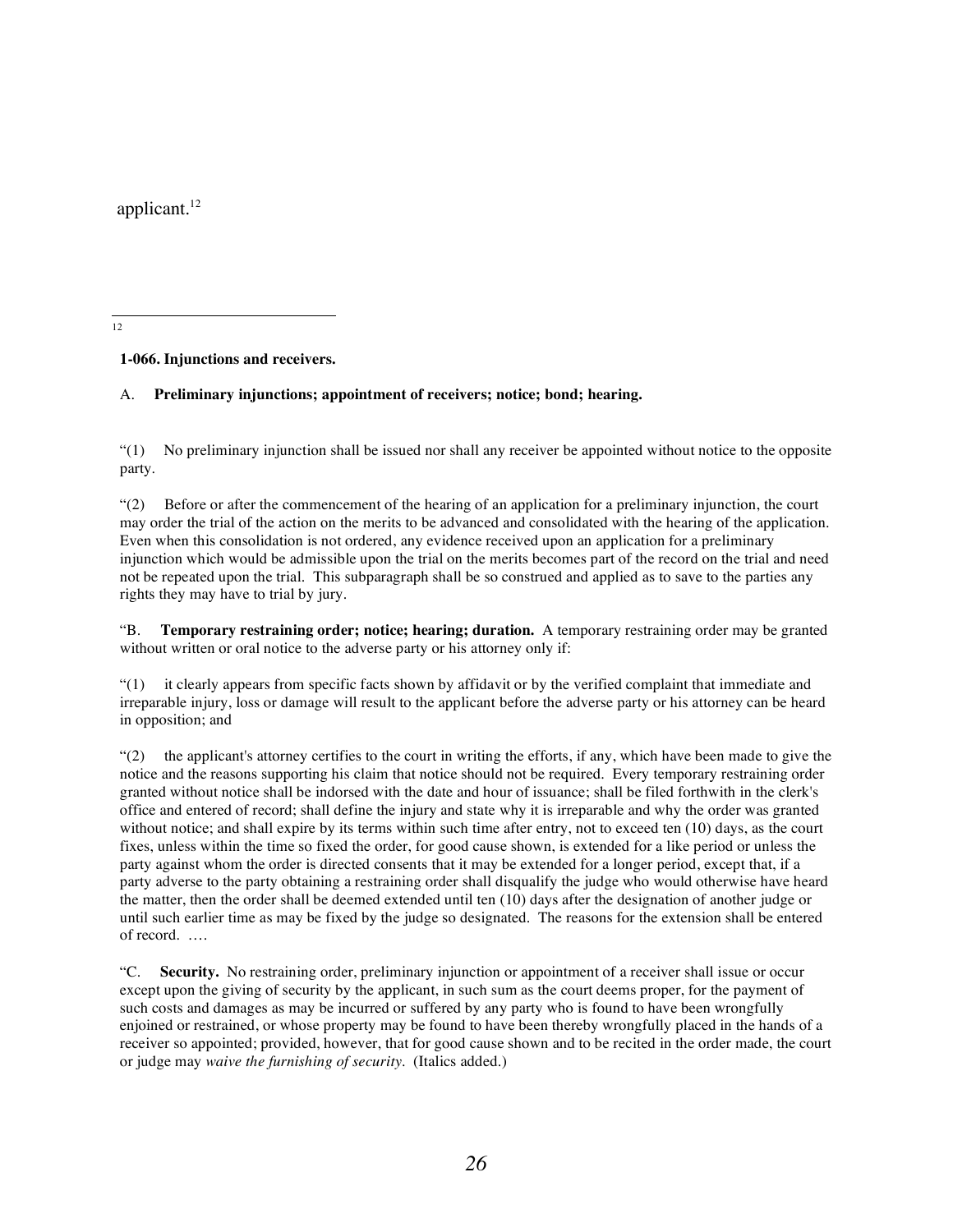Here, Petitioners have no other plain and adequate remedy at law but to request that the Court exercise its inherent *equitable* power to enjoin *Phelps Dodge* from proceeding with its current demolition plans, until Petitioners' concerns on behalf of the public health and safety and the environment have been heard and resolved.

The granting of an injunction is indeed an equitable remedy, and whether to grant equitable relief lies within the sound discretion of the court. *Moody v. Stribling,* 127 N.M. 630, 985 P.2d 1210, J 30 (Ct. App. 1999). Indeed the trial court is required to examine general equitable factors whenever injunctive relief is requested. See, *Cafeteria Operators, L.P.,* 124 N.M. 440, 447, 952 P.2d 435, (Ct. App. 1998) [demolition of building a collateral issue]; *Insure New Mexico, LLC v. McGonigle*, 128 N.M. 611, 614, 995 P.2d 1053 (Ct. App. 2000). 13

"An injunction is an equitable remedy, left to the sound discretion of the district court so long as the exercise of discretion is consistent with 'reasonably well established standards' of fairness and equity. See, 5A Arthur Linton Corbin, *Corbin on Contracts*, § 1136 (1964 & 1997 Pocket Part); *Smith v. McKee*, 116 N.M. 34, 37, 859 P.2d 1061 (1993); *Cafeteria* 

 $\overline{a}$ 

<sup>&</sup>quot;D. **Security; proceedings against sureties.** Whenever these rules require or permit the giving of security by a party, and security is given in the form of a bond or stipulation or other undertaking with one or more sureties, each surety submits himself to the jurisdiction of the court and irrevocably appoints the clerk of the court as his agent upon whom any papers affecting his liability on the bond or undertaking may be served. His liability may be enforced on motion without the necessity of an independent action. The motion and such notice of the motion as the court prescribes may be served on the clerk of the court, who shall forthwith mail copies to the sureties, if their addresses are known."

<sup>13</sup> The *Cafeteria Operators* court earlier identified *seven* (7) factors to weigh in considering whether to grant an injunction: "(1) the character of the interest to be protected; (2) the relative adequacy to the plaintiff of an injunction, when compared to other remedies; (3) the delay, if any, in bringing suit; (4) plaintiff's misconduct, if any; (5) the interests of third parties; (6) the practicability of granting and enforcing the order or judgment; and (7) the relative hardship likely to result to the defendant if an injunction is granted and to the plaintiff if it is denied." *Cafeteria Operators, L.P., supra*, 124 N.M. at 447.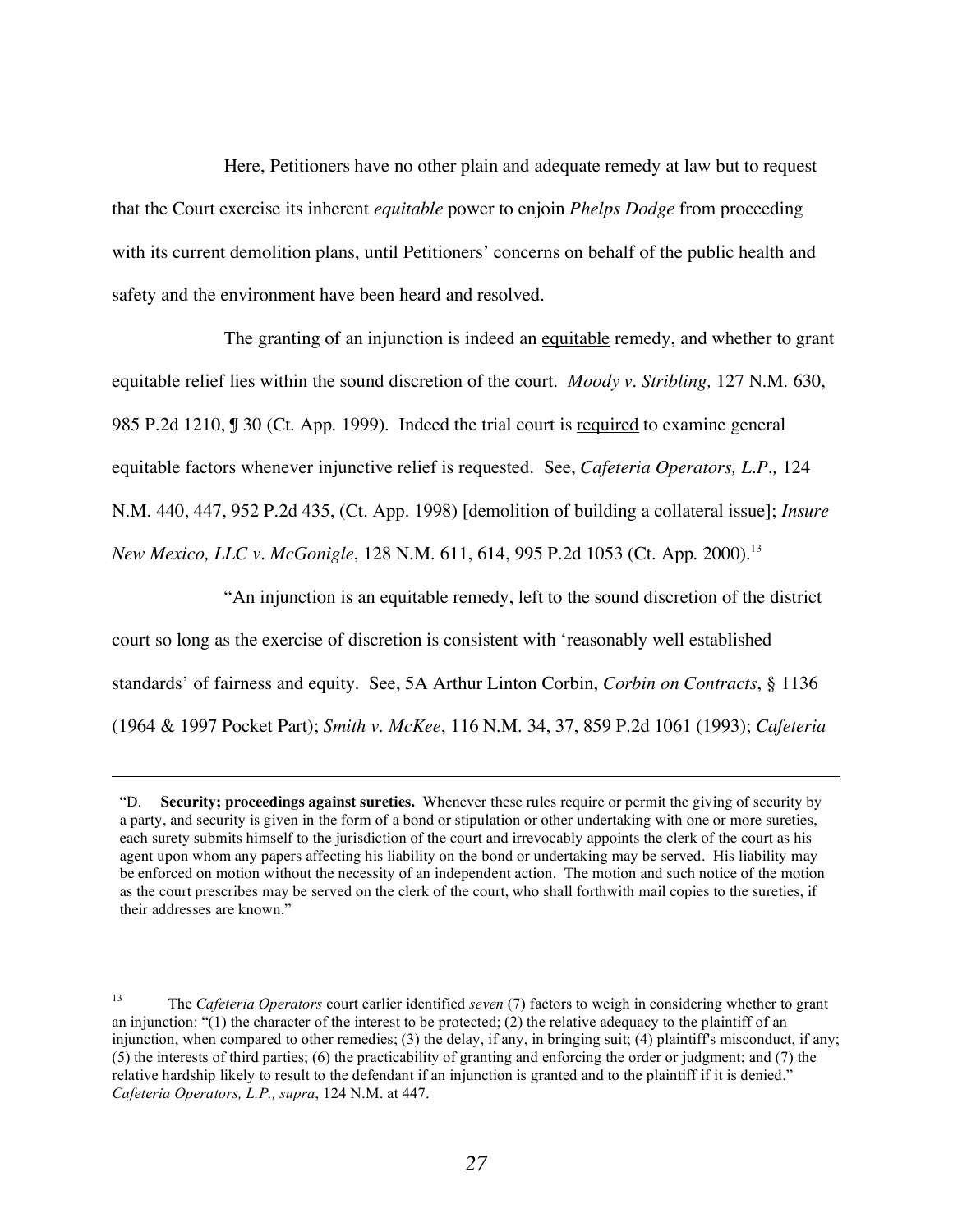*Operators, L.P., supra*, 124 N.M. at 446. See generally, *Wilcox, v. Timberon Protective Ass'n*, 111 N.M. 478, 485-486, 806 P.2d 1068 (Ct. App. 1990) ["In New Mexico, injunctions are granted to prevent irreparable injury ...."]; *cf. LaBalbo v. Hymes,* 115 N.M. 314, 318, 850 P.2d 1017 (Ct.App.1993) ["To obtain a preliminary injunction, a plaintiff must show that ... [it] will suffer irreparable injury unless the injunction is granted."].<sup>14</sup>

The trial court's discretion will not be disturbed unless there is an abuse of discretion. "An abuse of discretion occurs when a ruling is clearly contrary to the logical conclusions demanded by the facts and circumstances of the case." *Sims v. Sims,* 122 N.M. 618, 930 P.2d 153, ¶ 65 (1996); *Insure New Mexico, LLC v. McGonigle, supra,* 128 N.M. at 614. 15

The *Affidavits* submitted by Petitioners in support of the Petition clearly show, by recitation of *very specific facts*, that immediate and irreparable injury or damage may result, unless and until the Court grants a temporary restraining order. Rule 1-066, subd. (B), *supra*; *Affidavit of Allyson Siwik, supra; Affidavit of Sally Smith*, *supra*.

The Court of Appeals has noted that, "injunctions are harsh and drastic remedies [that] should issue only in extreme cases of pressing necessity, and only where there is no

 $\overline{a}$ 

<sup>14</sup> In *Wilcox*, "some homeowners were attempting to enforce <sup>a</sup> restrictive covenant barring the use of mobile homes in a subdivision. We reversed the trial court's denial of injunctive relief after engaging in an in-depth analysis of the factors set forth above. 111 N.M. at 486-89, 806 P.2d at 1076-79. The character of the interest to be protected in *Wilcox* was the *architectural and aesthetic integrity of the plaintiff's community*." *Cafeteria Operators, L.P., supra*, 124 N.M. at 447. (Italics added.)

If community architectural and aesthetic integrity are proper subjects of injunctive relief, all the more so should the community's health, safety, and welfare be like proper subjects.

<sup>&</sup>lt;sup>15</sup> The trial court abuses discretion when it "applies an incorrect standard, incorrect substantive law, or its discretionary decision is premised on a misapprehension of the law." *See N.M. Right to Choose/NARAL v. Johnson,* 127 N.M. 654, 986 P.2d 450, ¶ 7 (1999) [decision premised on a misapprehension of the law may be characterized as an abuse of discretion]; *LaBalbo v. Hymes, supra,* 115 N.M. at 318 [trial court may abuse discretion by applying incorrect standard or incorrect substantive law for preliminary injunction]; accord, *Aragon v. Brown*, 134 N.M. 459, 78 P.3d 913, 916 (Ct. App. 2003).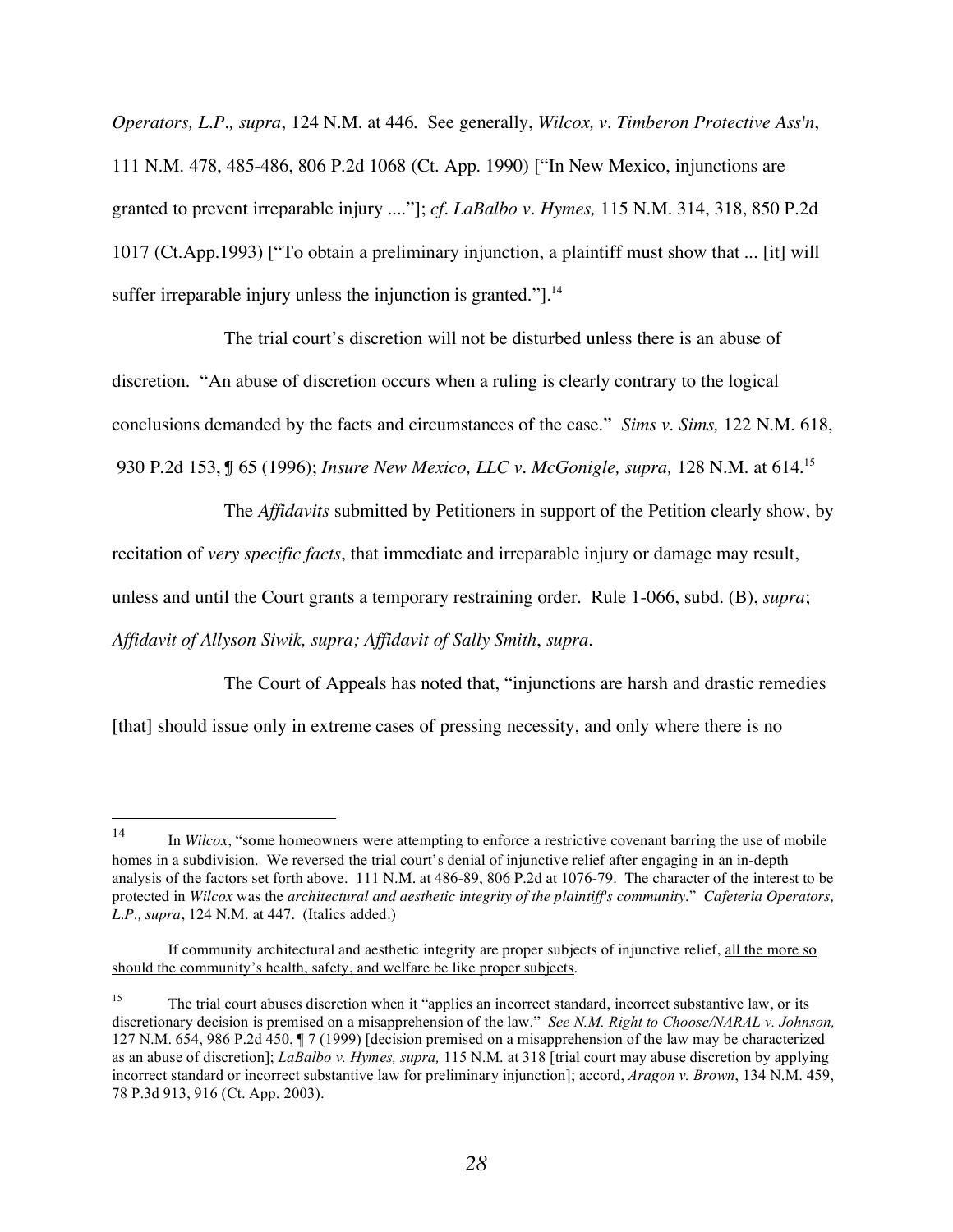adequate ... remedy at law." *Padilla v. Lawrence,* 101 N.M. 556, 562, 685 P.2d 964 (Ct. App.1984).

"In determining whether to grant injunctive relief, a trial court must consider a number of factors and 'balance the equities and hardships.'" *Key v. Chrysler Motors Corp.,* 119 N.M. 267, 274, 889 P.2d 875 (Ct. App. 1995), *overruled* on other grounds at, 121 N.M. 764, 918 P.2d 350 (1996). These factors include:

- (1) the *character* of the interest to be protected;
- (2) the relative *adequacy* of injunctive relief when compared with other remedies;
- (3) the *interests* of *third parties*;
- (4) the *practicality* of granting and enforcing the order; and,
- (5) the relative *hardship* likely to result to the respondent if granted and to the petitioner if denied.

Accord, *Insure New Mexico, LLC v. McGonigle, supra,* 128 N.M. at 614; *Wilcox v. Timberon Protective Ass'n*, *supra*, 111 N.M. at 485-486. Taking these factors one-by-one:

1. *Character* of the interest to be protected: Here is *arguably* of the very highest calibre and consideration, *i.e*., the public health, safety and welfare, as well as careful stewardship of the environment. Certainly there is nothing *insubstantial* about the health and safety of the residents of Hurley, New Mexico. Petitioners would soberly note that all it would take would be *one serious injury or death* from this demolition to place the entire matter in a *completely different light*. Moreover the "enormous" environmental impact from an operation the size of *Phelps Dodge* has been specifically recognized by our courts. See, *Phelps Dodge Tyrone, Inc. v. New Mexico Water Quality Control Commission*, 2006-NMCA-115, ¶ 33 (Ct. App. 2006). This carefully weighed equitable "factor" by all rights should tip in Petitioners' favor.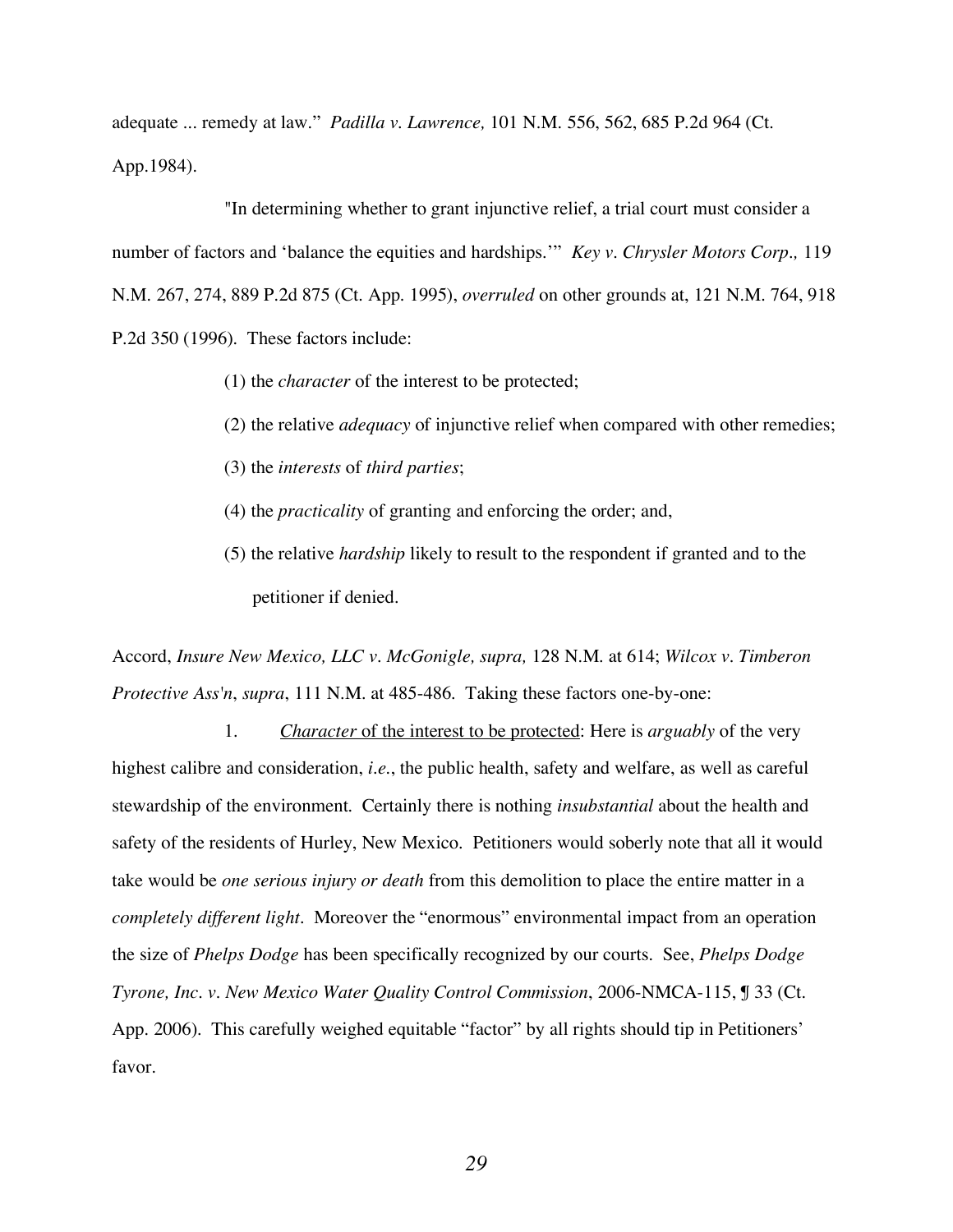2. *Adequacy* of injunctive relief re other remedies: Again, this is probably one of the most classic of TRO settings, where large factory is set to be demolished directly adjacent to small town. Money damages alone can remedy some types of loss to real property, and lost of most personal property (except *irreplaceable* chattels, *e.g*., photos, momentos, oneof-a-kind objects, etc.). Petitioners submit however that money alone can never fully remedy a *preventable* death or serious injury. Nor can money adequately remedy an even-more polluted and *unique* environ.

3. Interests of Third Parties: No appreciable interests of third parties appear to exist in this petition matter, inasmuch as *all* citizens within the potential "target" zone for the "drops" would be direct parties plaintiff, not third parties. At bottom this is a dispute between a corporation and local communities and their citizens. Any *third* party's interest would be only collaterally – and probably only financially – impacted (*e.g*., damages to an importuned *Phelps Dodge* expert or material man, due to delay).

4. *Practicality* of granting/enforcing Order: Again, is *highly* practicable. The TRO simple freezes matters in place, preserving the *status quo* on the ground until a hearing on the merits can be held. The injunctions, as mentioned, restrain *Phelps Dodge* to cease and desist from its current "drop" plans, and to formulate a workable and agreed-upon set of protocols, that are properly disseminated and therefore *known* by *all* reasonably-contactable community members, and only after due consultation with *all* interested parties.

And whereas "it is unrealistic to assume that  $\iint$  judges can unravel complex scientific issues, and therefore such matters are better left to agencies with special expertise" (*Phelps Dodge Tyrone, Inc. v. New Mexico Water Quality Control Commission, supra,* 2006- NMCA-115 at ¶ 36), the agencies responsible for the types of assessments necessary *do* have such expertise, *should* have been and now should be consulted, and *can* provide practicality by providing technical input for any Court Order in the case.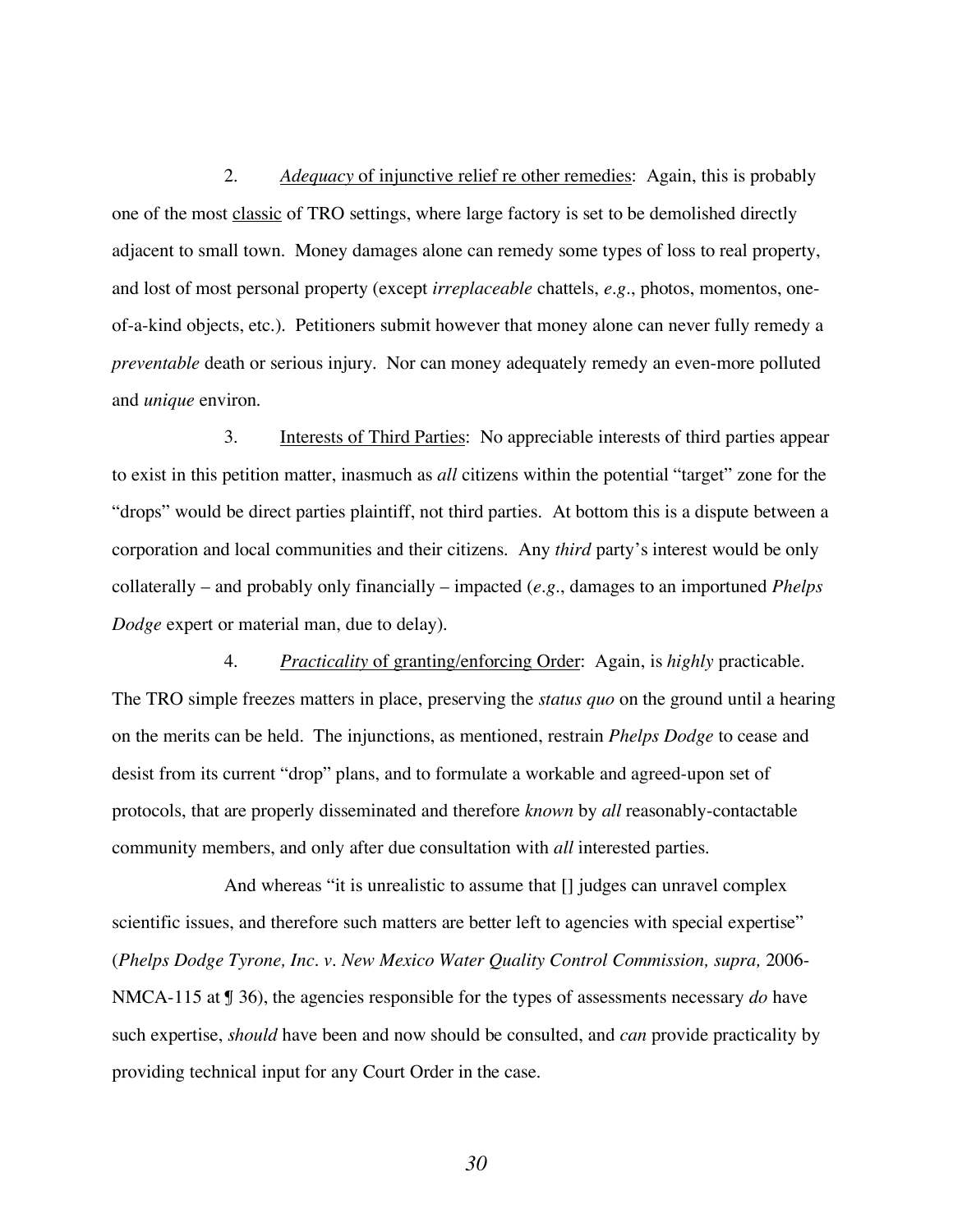5. Relative *Hardships*: Petitioners respectfully submit that the *status quo* is not harming anyone – with the possible exception of *Phelps Dodge's* electric bill. *Phelps Dodge* would be well able to absorb and withstand the costs connected with preserving the *status quo* as requested in a cease-and-desist TRO (as can the citizens of Hurley itself, who appear to have got on all right ever since the smelter closed).

One can see that the final two equitable factors, applied here, weigh financial considerations against community-wide health and safety issues. The *former* are quite readily ascertainable; the *latter* relatively difficult. See, *Wilcox v. Timberon Protective Ass'n*, *supra*, 111 N.M. at 489; *Cafeteria Operators, L.P., supra,* 124 N.M. at 447; *Aragon v. Brown, supra,* 78 P.3d at 918.

## **B. Discussion**:

Petitioners believe they have adequately brought to the Court's attention the many ways in which *irreparable* injury could result to human life, limb, and property, and the environment itself, and how numerous aspects of the public health and safety are implicated by *Phelps Dodge's* demolitions. Reasonable minds may differ on whether *Phelps Dodge's* announced plans are adequate to address the concerns raised here, but if tragedy strikes, Petitioners believe there are too many questions left unanswered, and too little time remaining to answer them.

*Phelps Dodge* will undoubtedly be heard to argue in opposition that it has and will incur a *substantial amount of financial damage* and other inconvenience if a TRO is granted and the currently-planned demolition is delayed while set for a hearing. <sup>16</sup> *Phelps Dodge* may be heard to argue that it has large amounts of men and material in-transit perhaps and noncancellable/refundable, and that Petitioners have waited until the last possible minute to bring their Petition.

 <sup>16</sup> For their part Petitioners are prepared for and amenable to <sup>a</sup> *short-set* hearing that might actually obviate the need for postponement of the current May  $25<sup>th</sup>$  date.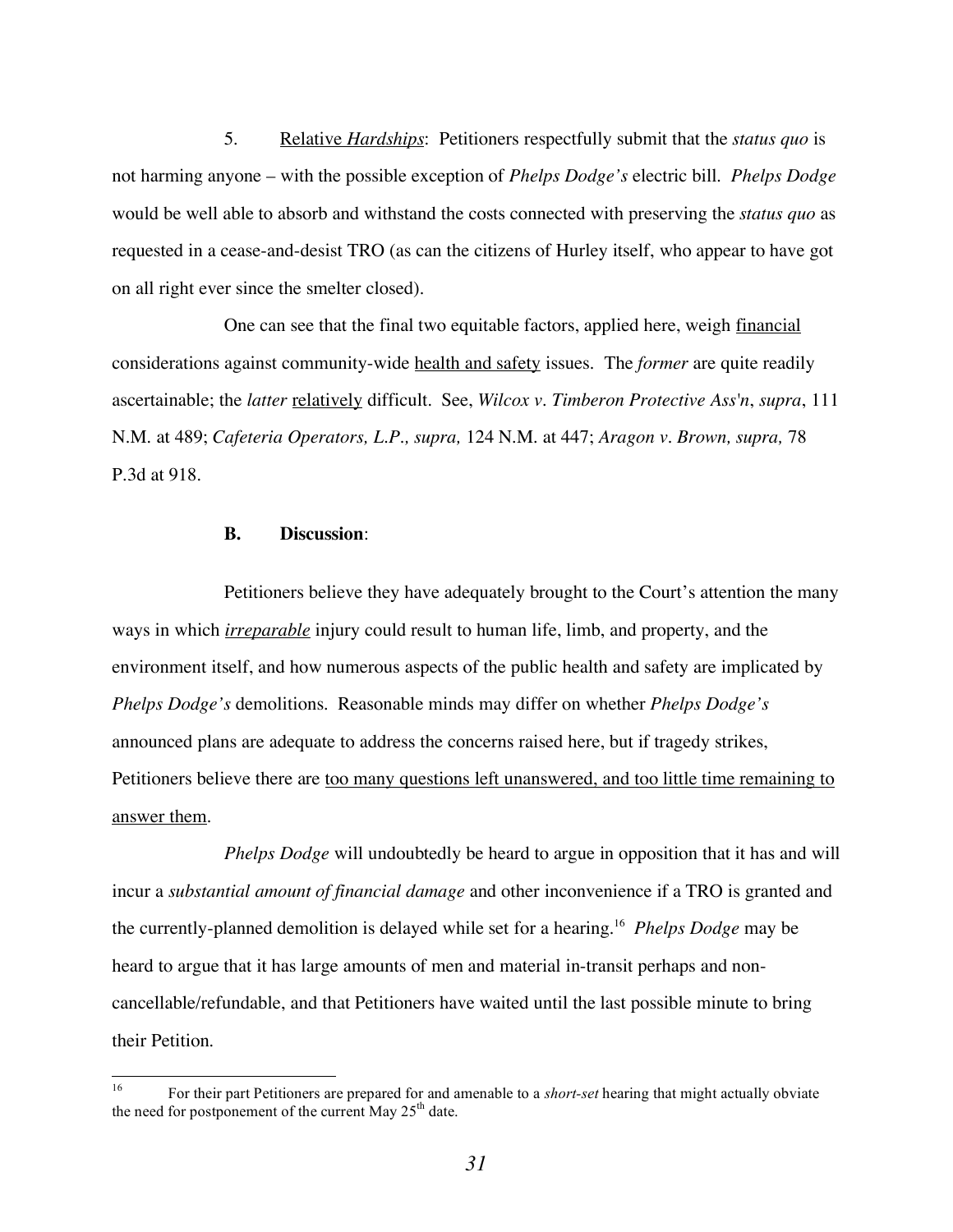Petitioners would observe in response that putting the dollar sign in front of the public health and safety has *rarely been a rewarding public policy*, and has often lead to disaster in the past (*e.g*., Hurricane Katrina viz. woeful condition of New Orleans' levees). The political fallout from any disaster could likewise be far-ranging. And the "hurry-up" nature of the situation is caused *solely and directly by Phelps Dodge*, which most recently has moved the demolition date up from May  $30<sup>th</sup>$  to May  $25<sup>th</sup>$ , without any sign of coming through with any further planning or notification. *Affidavit of Sally Smith, supra*.

"Business is business" so the saying goes. Well, *yes*, and the same goes for bad business. First and foremost this entire "can of worms" can reasonably be viewed as a *series of bad business decisions* on the part of *Phelps Dodge Corporation*.

For it was *Phelps Dodge itself* in the first instance that had the resources, the talent, and the *opportunity,* to make all necessary and adequate plans for this indisputably ultrahazardous activity. For whatever *business* reason (probably financial), the Respondent has apparently failed to do so.

As such, *if* restrained, the business corporation should be expected to absorb any damages flowing from a wrongful issuance of restraint. *Phelps Dodge* can be expected to absorb any injunctive losses as well, as part and parcel of the *cost of doing business*, which, again, includes the cost of doing *bad* business (deductions notwithstanding). To be blunt, *Phelps Dodge* appears to have chosen to do this project on-the-cheap and on-the-fly, and it should not.

Moreover it is widely known also throughout the Hurley and Grant County communities that in recent years *Phelps Dodge* has reaped *enormous, bordering on windfall, profits* from the expanding global demand for copper. Rule 11-201, **Judicial notice of adjudicative facts**, *supra*, subsection (B)(1). *Phelps Dodge* therefore has *more than adequate*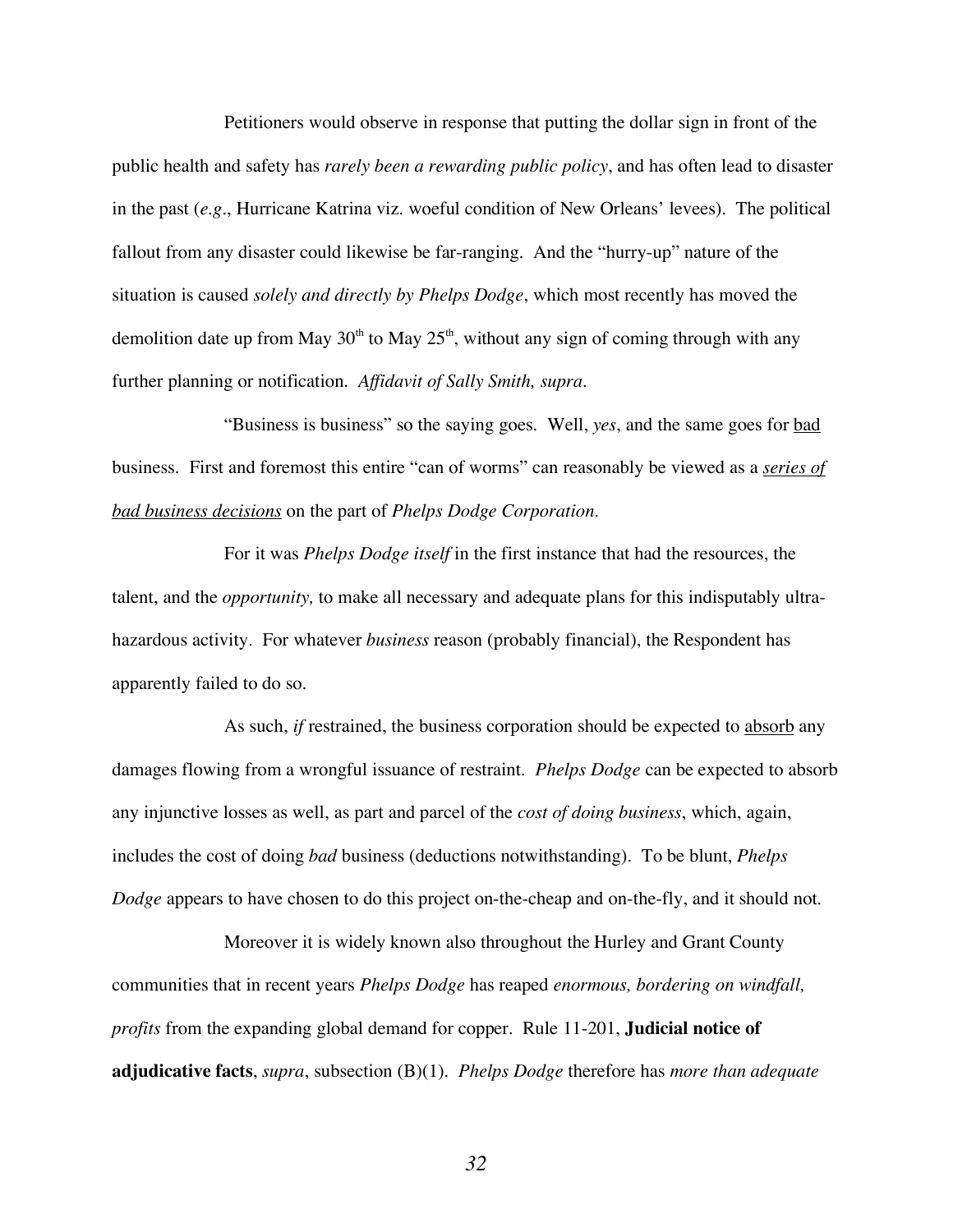resources available to respond in kind for its *own* caused loss, caused by its *own* bad business planning, and no bond should be required of Petitioners prior to resolution.<sup>17</sup>

Moreover with all of *Phelps Dodge's* extensive and recent experience in minedisposal activities, it is at least *puzzling* that the company should appear to be rushing through and advancing this *most dangerous* of operations, with so little preparation, input, or notice.

Two final points: Petitioners know that *many* people in the Grant County community feel a number of different ways about the Hurley stacks and smelter. To many the plant is an eyesore and good riddance. To others it might be historic, nostalgic, personally memorable, just part of the way it was, or not even on the radar screen.

Some of these members of the community however <u>might also</u> appreciate having even a *brief* opportunity to air and share their sentiments, before the demolition takes place.

 <sup>17</sup> With *enormous* resources at hand, *Phelps Dodge* could have been expected to have the brightest minds prepare the best-made plans for this demolition. For example, its announced demolition agent, *Controlled Demolitions, Inc*., appears to offer, "leadership and unparalleled experience [that] gives CDI clients access to a *full range of services and capabilities through a global network of offices and agents*, all dedicated to the precision application of our technology. … CDI's personnel work closely with plant managers, production supervisors and safety officers to coordinate preparation and demolition operations with work shifts and delivery schedules. *Safety of operations and maintenance of production capacity are the engines that drive Controlled Demolition Incorporated's services to the industrial sector*." See, www.controlled-demolition.com. (Italics added.)

Thus, with its ready and wide access to the best and the brightest, particularly its *demolition* and *air monitoring* experts, *Phelps Dodge* could have come forward with a well-thought-out plan, *far in advance*, could have adequately consulted with all interested parties, and could have provided adequate notice of the event (given a 25% rate of disability).

Instead, thus far *Phelps Dodge* has come forward with a scantily-prepared, poorly thought out, underconsulted, poorly-notified and *incomplete* set of plans here – a series of poor business decisions that the corporation is now asking the community to directly bear the brunt of re impact on their potential health, safety and welfare. These, indeed, Petitioners submit, are the overriding realities and *equities* of the situation.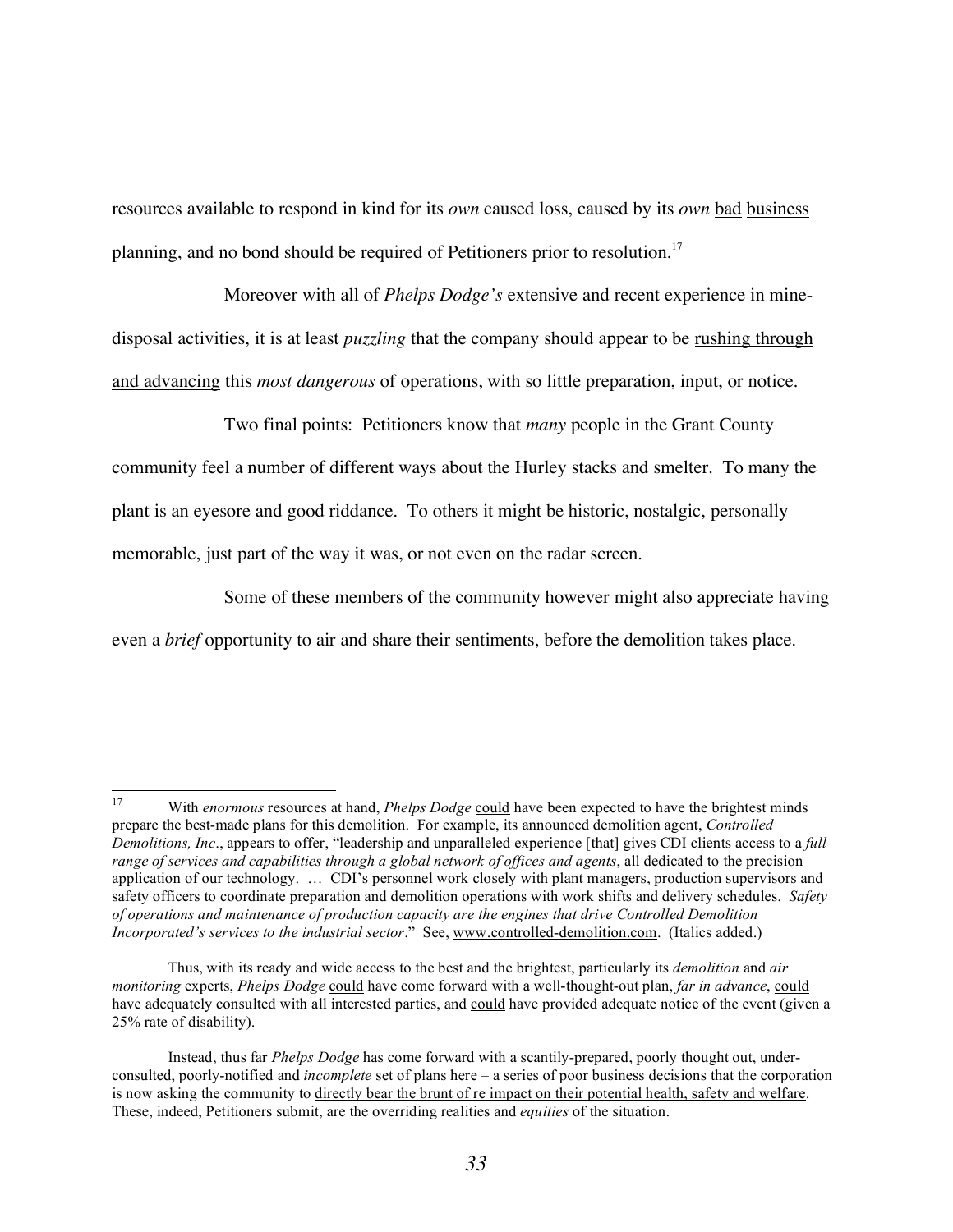Lastly, all sentimentality aside, no one should forget the many brave and dedicated men and women, who worked, were injured, and died at the Hurley Smelter. These individuals, many of whom remain county residents or are buried here, might *also* appreciate seeing that this demolition is handled in a sensible and appropriate way.

## **CONCLUSION**

For all reasons stated, and based upon the *equities* presented, Petitioners respectfully pray the Court weight the matter with care, and issue its temporary restraining order, temporarily restraining Respondent, *Phelps Dodge Corporation*, from proceeding as currently planned with its demolition of the Hurley Smelter, and that the Court set the matter for briefing and full hearing on the merits, including presentation of live and documentary evidence as necessary, and that the Court grant Petitioners all further and additional relief as may be just and proper under all the attendant facts and circumstances.

Respectfully submitted,

LITTLEJOHN LAW OFFICE

Douglas Craig Littlejohn Attorney for Petitioners, Post Office Box 1999 Silver City, New Mexico 88062-1999 Telephone: (505) 538-5005 Facsimile: (505) 534-1888

\_\_\_\_\_\_\_\_\_\_\_\_\_\_\_\_\_\_\_\_\_\_\_\_\_\_\_\_\_\_\_\_\_\_